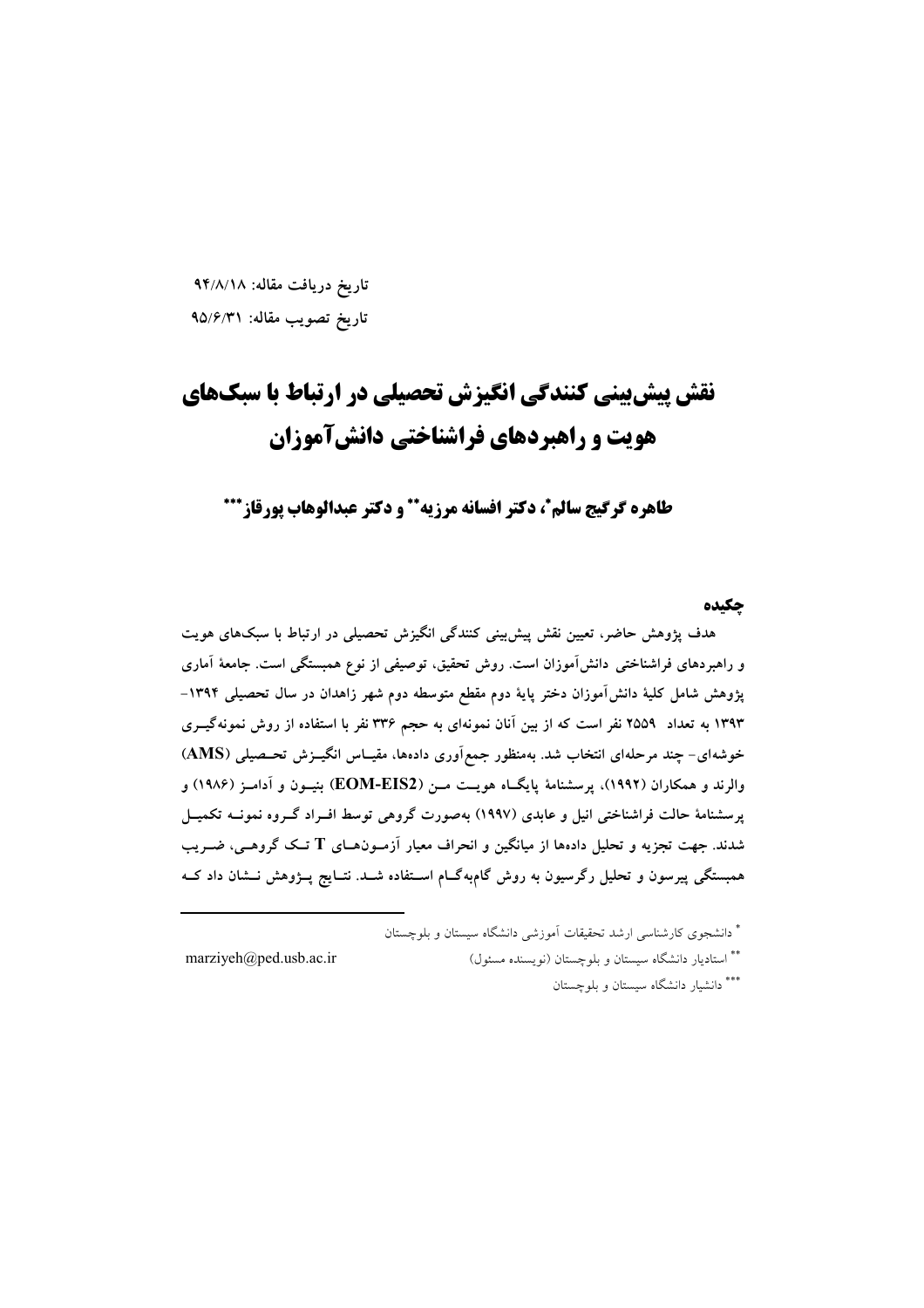محله مطالعات روانشناسی تربیتی، شماره ۲۳، بهار و تابستان ۱۳۹۵

دانش آموزان در متغیر انگیزش تحصیلی، سبک هویت کسب شده و راهبردهای فراشـناختی در وضــعیت مطلوبی هستند. از بین مؤلفههای انگیزش تحصیلی، انگیــزش درونــی بــا ســبک هویــت کــسب شــده و راهبردهای فراشناختی بیشترین ارتباط را نشان داد. همچنین سبک هویت کسب شده بیشترین ارتباط را با راهبردهای فراشناختی نشان داد. از بین مؤلفههای انگیزش تحصیلی، در گام اول انگیزش درونی، گام دوم انگیزش بیرونی و گام آخر بی|نگیزشی بیشترین پیشبینی را از هویت کسب شده، داشـته اسـت. سـبک هویت سردرگم در گام اول توسط مؤلفهٔ بی|نگیزشی و در گام دوم توسط انگیزش درونی پیش بینی شــد. برای سبک هویت دیررس، انگیزش درونسی و بــرای ســبک هویــت زودهنگــام، انگیــزش بیرونــی تنهــا مؤلفههایی بودند که وارد الگوی پیش بینی کننده شدند. برای پیش بینی راهبردهای فراشناختی در گام اول انگیزش درونی، در گام دوم بی|نگیزشــی و در گــام آخــر انگیــزش بیرونــی، بیــشترین پــیش بینــی را از راهبردهای فراشناختی داشتهاند. نتایج حاصل در چارچوب نظریهٔ خودتعیینگری بحث شده است. **واژههای کلیدی:** انگیزش تحصیلی، سبکهای هویت، راهبردهای فراشناختی.

#### مقدمه

هویت پایی از نیازهای اساسی آدمی بهشمار می رود. هویت به دانش آموزان کمک می کند تــا به تعریفی از خویشتن برسند. اگر این تعریـف بــا واقعیــت اجتمــاعی أنهــا در تعــارض باشــد؛ حالتهایی چون عدم پختگی، فشارروانی و مشکلات رفتاری را تجربه می کنند. مارسیا ٰ، هویت ْ ٰ را سازمان دادن یک خود درونی؛ شامل: ساخت خود، سیستم باورها، آرزوها، عقاید، مهارتهــا و تاریخچه فردی میداند که هویت نتیجهای از بحران است و به دنبال آن تعهد بهوجود می آیــد. بر اساس اَن وضعیت هویت به دو گروه تقسیم میشود: ۱- «هویت دیررس ٌ و موفــق ٌ» کــه بــا خصوصیات مثبت مانند: عزتنفس بالا، استقلال و استدلال در قضاوت ارزشـــی، همــراه اســت.

- <sup>1</sup>-Marcia  $2$ - Identity
- $3$ -Late
- $4$ -Successful

 $\Lambda$ ۴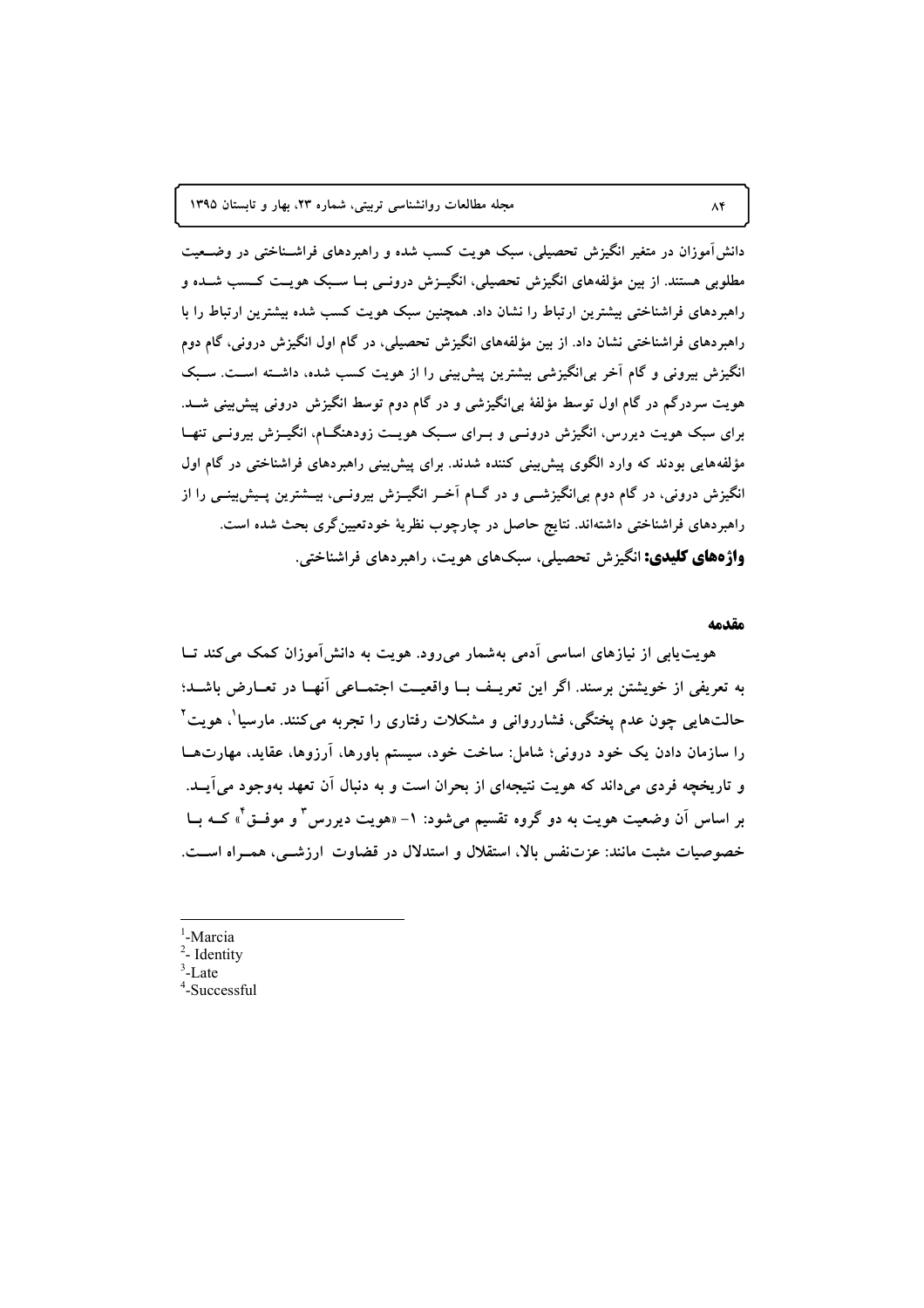نقش پیش بینی کنندگی انگیزش تحصیلی در ارتباط با سبکهای هویت و …

۲- «هو یت زودرس ْ و مغشوش ّ» که با خــصوصیات منفــی ماننــد: عــزت نفــس پــایین، عــدم خودمختاری و استدلال در قضاوت ارزشی، همراه است (خواجه یور و عطار، ۱۳۸۶؛ بــه نقـــل از حسینزاده و سپاهمنصور، ۱۳۹۰). جیمز مارسیا (۱۹۸۷) به صورت تجربی، تعــارض هویــت در برابر سردرگمی اریکسون آ را با دقت تــشریح نمــود و چهــار حالــت از هویــت را بــر اســاس نگرشهای جستجوگری و تعهد نسبت به نقشهای اجتماعی، توصیف نمود. او با در نظر گـرفتن وجود یا فقدان هر یک از دو معیار " «جستجوگری» (زمانهایی که نوجوان در هنگام گـذر از آن بهطور فعال درگیر انتخابهای متناوبی بین شغلها و اعتقادات مختلف است) و «تعهد» (توافــق در سرمایهگذاری فرد در یــک شــغل و یــا یــک اعتقــاد) پایگــاههــای هــویتی را تعیــین کــرد "(امیدیان.۱۳۸۷: ۳۱) که شامل چهار پایگاه میشود: ۱– هویت موفق (وجـود داشــتن تعهــد و جستجوگری) ۲- دیررس (نبود تعهد و وجود داشتن جستجوگری) ۳- هویــت زودرس (وجــود داشتن تعهد و نبود جستجوگری) ۴- هویت مغشوش یا سـردرگم (نبــود تعهــد و جــستجوگری) (سلیمانیان، درودی و گل پیچ، ۱۳۹۲). به نظر برزونــسکی ٔ (۱۹۹۰)، فراینــد هویــت موضــوعی شناختی است و تابعی است از این موضوع که افراد فکر میکنند چــه کــسی هــستند و چگونــه تجارب خود را تفسیر می کنند. وی سه سبک را در رابطه با نحوهٔ پاسـخ بــه ســؤالات در افــراد مطرح میکند که عبارتاند از:

**۱– سبک علمی (اطلاعاتی**<sup>۵</sup>): افرادی که از شیوهٔ علمی استفاده مـی کننـد، اطلاعــات،سـدار هستند و همواره یک نگرش همراه با تردیــد دربــارهٔ خودشــان دارنــد، دارای اهــداف شــغلی و تحصیلی روشن و مشخص هستند، از خودمختاری تحصیلی، عملک رد تحـصیلی، خودنظــارتی، انتظار پیشرفت تحصیلی، درگیری تحصیلی و رشد روابط بین فردی بیشتری نسبت بـه همــسالان

 $\lambda\Delta$ 

 $1$  - Early

 $2$  - Confused

 $3$  - Erikson

 $4$  - Berzonesky

<sup>&</sup>lt;sup>5</sup> - Information style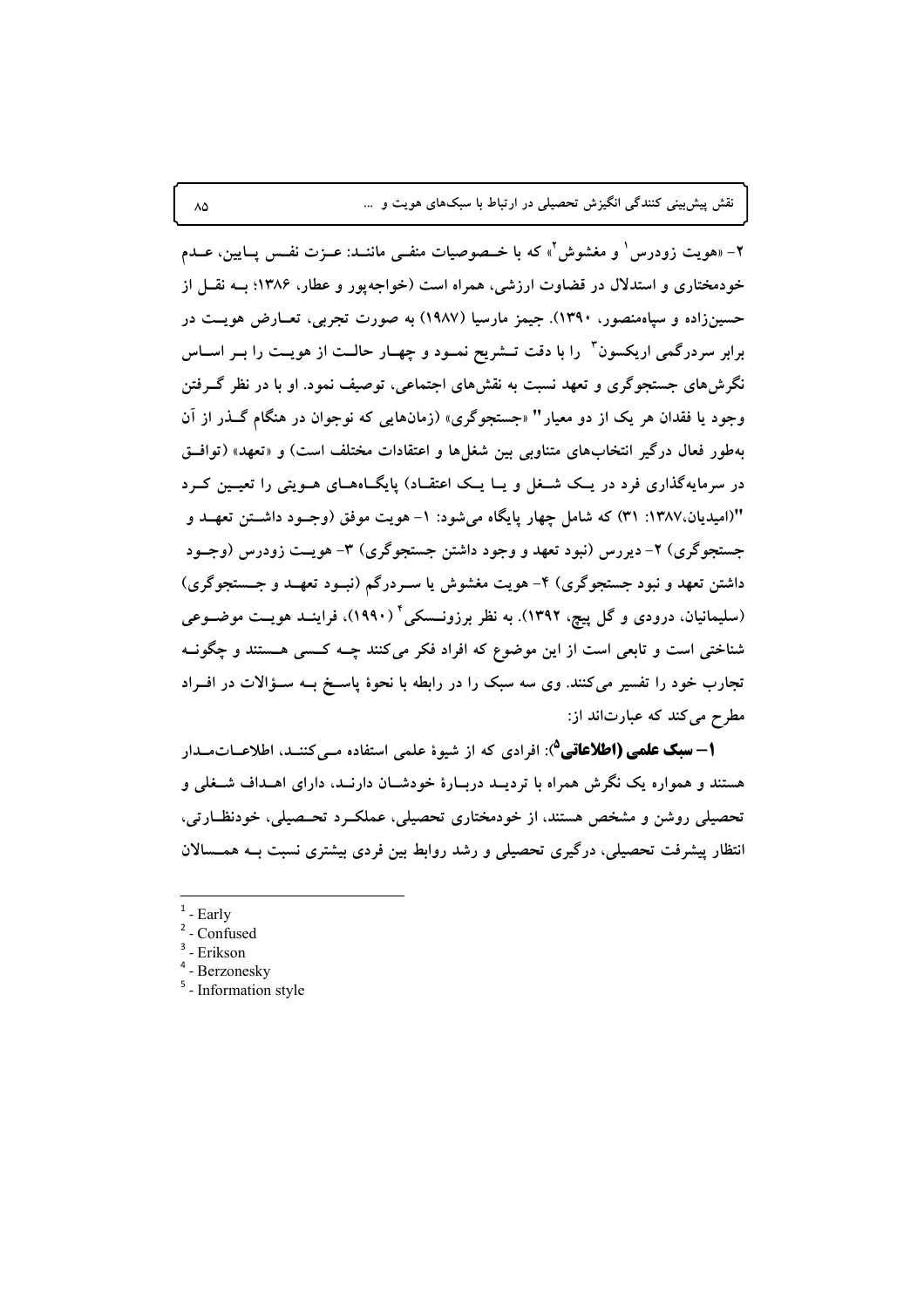شان در دو سبک دیگر برخوردارند. همین جا تأکید می شود که به نظر می رسد بین سبک هویــت اطلاعاتی و درگیری آموزشی و تحصیلی رابطه وجود دارد (سلیمانیان و همکاران، ۱۳۹۲).

**۲**—**سبک خبری (هنجاری**<sup>۱</sup>): این افراد همواره با افراد مهم زندگیشان همنوایی میکنند، در مقابل تهدیدات بالقوه از پاسخهای قبلی استفاده میکنند و دست به تحریف شناختی میزننــد و سعی در حفظ موجودیت قبلی خود دارند. آنها ارزشهـا و عقایــد را بــدون ارزیــابی آگاهانــه می پذیرند و درونی می کنند، تحمل کمی برای مواجه با موقعیتهای جدید و نیــاز بــالایی بــرای حفظ ساختار خود دارند. آنها دارای اهداف شغلی و آموزشی مشخصی هستند و از بیرون کنتـرل می شوند و انعطاف ناپذیرند. بر اساس الگوی مارسیا، این افراد بیشتر دارای سبک هویتی زودرس هستند. تلاش آنها در این است که از ساختار هویتی موجود که بدون تحقیق و اکتشاف بهدست آوردهاند، دفاع کنند.

**۳ – سبک موقعیتی (موردی آ):** در این سبک، افراد بر اساس تقاضــاهای محیطــی واکــنش نشان می،دهند و در رابطه با خود، جهتگیری مغشوش یا اجتنابی دارند. در همهٔ موارد تعلــل و درنگ زیادی دارند و تا حد ممکــن ســعی در اجتنــاب از پــرداختن بــه موضــوعات هویــت و تصمیمگیری دارند. اگر این تعلل طولانی مـدت باشـد، تقاضـاهای مـوقعیتی و محیطـی باعـث واکنشهای رفتاری در آنها می شود. آنها فاقد اهداف تحصیلی و شغلی ثابت و روشن هستند و از سطوح پایین مهارتهای تحصیلی، خویشتنداری و خودمختاری تحصیلی برخوردارنــد. از نظــر مشکلات تحصیلی و سازگاری، در وضعیت خطرپذیری بالایی قرار دارند و معمولاً انتظار شکست و ناکامی دارند. عوامل موقعیتی یا لذت آنی اساساً تعیین کنندهٔ رفتار افــراد بــا ســبک ســردرگم-اجتنابی است و آنها بر اساس تقاضای محیطی واکنش نــشان مــی۵هنــد (طباطبــایی، طباطبــایی، كاكايي و محمديآريا، ١٣٩٠). "هويت از ديد اريكسون عبيارت است از: اطمينيان واقعبي از تواناییهای فردی در نیل به یکپارچگی و تداوم درونی هماهنگ با یکپارچگی و تـداوم معنــای

- Normative style

 $\lambda$ ۶

 $2$  - Position style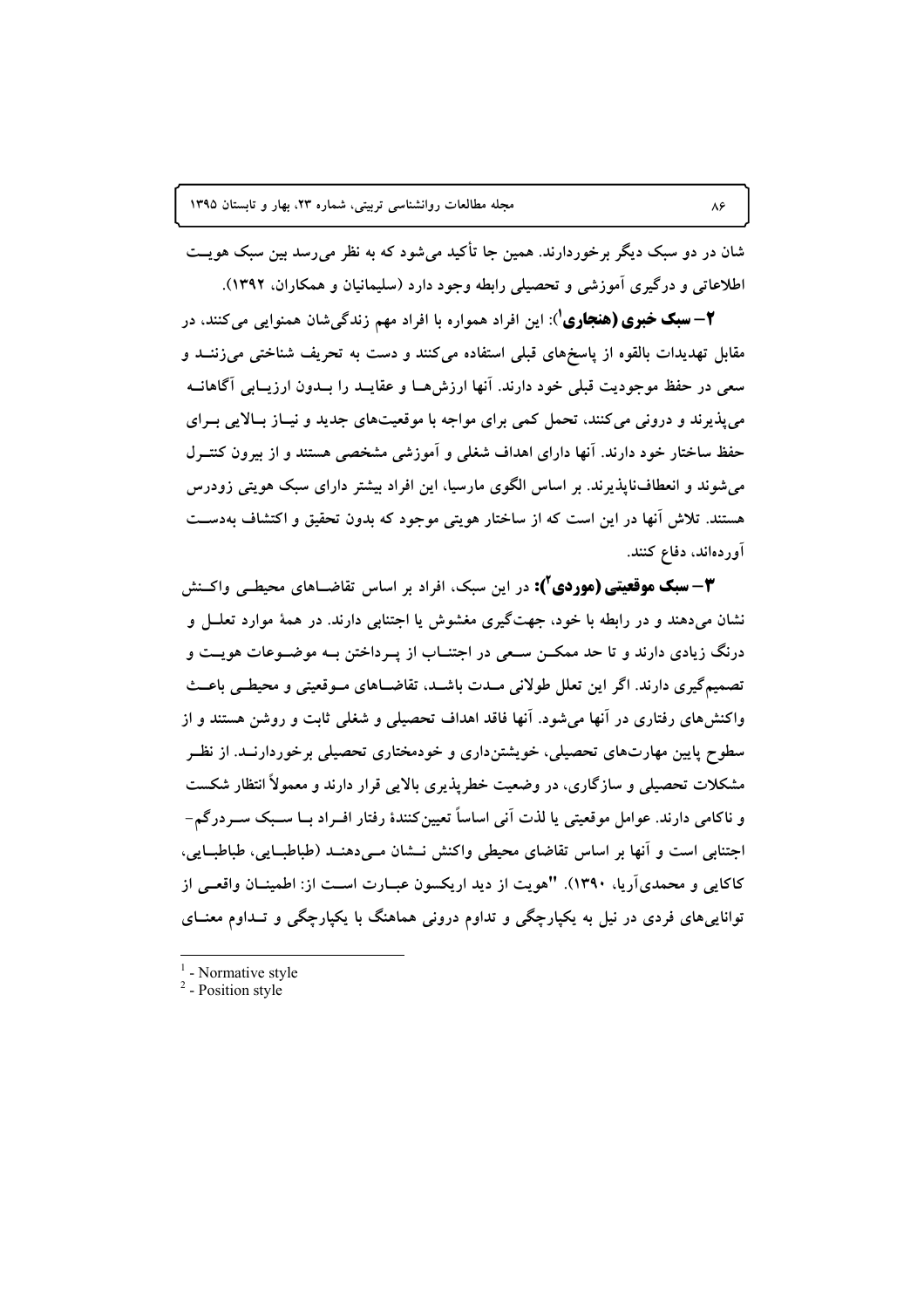نقش پیش بینی کنندگی انگیزش تحصیلی در ارتباط با سبکهای هویت و …

فرد برای دیگران. وی معتقد بود که جامعه باید به جوانها مهلت بدهد تا بحران هویت را پـــشت سر بگذارند. به اعتقاد اریکسون، این فرصت و مهلتی که جامعه به جــوان مــی دهــد، از اهمیــت فراوان برخوردار است. در این زمان، جوانها می توانند خودشان را پیدا کننــد و بعــد بــه دوران بلوغ و بزرگی یا بگذارند "(انصاری و اسکویی، ۱۳۸۰: ۱۸). اریکسون، وحدت هویت در براب سردرگمی در نقش را تعارض دورهٔ نوجوانی میداند؛ براساس این نظـر، تــضاد بــین «وحــدت هويت ْ» و «سردرگمي در نقش» در دورهٔ نوجواني بحران ســز نوجــواني اســت. در بــسياري از نوجوانان عناصر هويت تثبيت مي شود و آنها به هويت شخصي و شغلي دست پيدا مي كنند؛ امــا عدم توانایی در حل این تضاد، منجر به سردرگمی در نقش هویت برای فرد می شـود (نـصرتی، مظاهری و حیدری، ۱۳۸۵). به نظر میرسد که سبک هویت، خود در ادراک دانش آموز از مــسائل تحصیلی و قضاوت دربارهٔ تواناییاش در موفقیت تحصیلی، اثرگذار است و ازاین جهت می تواند تعیین کنندهٔ میزان درگیری تحصیلی وی باشد. سبکهای هویــت، تعیــین کننــدهٔ نــوع باورهــای کودکان دربارهٔ تواناییهایشان است. چنین باورهایی با انگیزهٔ موفقیت و عــزت نفــس در ارتبــاط هستند. از نظر مارسیا، سبک هویت افراد در میزان علائق فرهنگی و نثر و شعر آنان اثر دارد و نیــز در برخورد آنان با مسائل تحصیلی مؤثر است. از نظر مارسیا و دیگران (۲۰۰۰) افـراد بــا ســبک هویت اطلاعاتی در استفاده از اطلاعات از کدگذاری، پردازش و سازماندهی و مرور بیشتر استفاده می کنند که این خود درگیری به صورت راهبردهـای شـناختی و فراشـناختی بـهشـمار مـیرود (اسکوارتز `، ۲۰۰۰؛ به نقل از صابر و یاشاشریفی، ۱۳۹۲).

در جامعهٔ ما، شناخت معلمان از دانش آموزان با توجه به نوع هویت دانــش[مــوزان نیـــست؛ معلمان روشهای تدریس خود را بدون توجه به شرایط و سبک خـاص هـویتی دانــش آمـوزان به کار می برند که باعث عدم استفاده از راهبردهای فراشناختی و بــه دنبــال آن کــاهش انگیــزش تحصیلی در دانشآموزان میشود؛ بنابراین، اگر آموزش و پــرورش بخواهــد دانــشآمــوزانی را

 $1$  - Identity unity

 $2$  - Scovartez

 $\Lambda\mathrm{V}$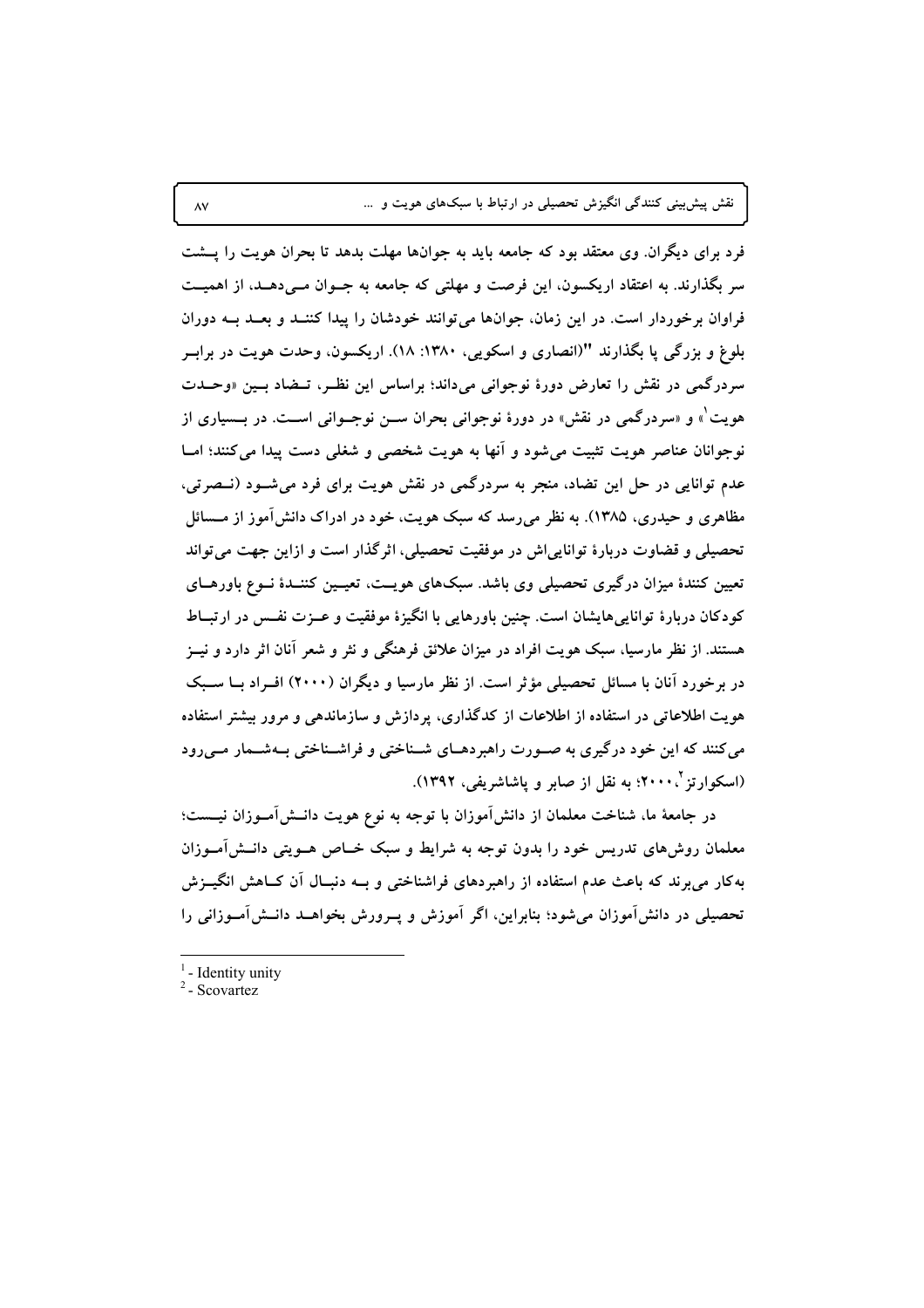مجله مطالعات روانشناسی تربیتی، شماره ۲۳، بهار و تابستان ۱۳۹۵

تربیت کند که از عهدهٔ حل مسائل مختلف جامعهٔ متحول برآیند و مــسئولیت پــادگیری خــود را برعهده بگیرند، باید فراشناخت را در برنامههای خـود وارد کنـد و بــه گــسترش مهــارتهــای فراشناخت یادگیرندگان بیردازد. مهارتهای فراشناختی به افراد کمک می کند تا خودشـان را بـا موقعیتهای جدید سازگار کنند. فراشناخت که باعث یادگیری فرایند یادگیری می شود، شکلی از شناخت است که بر فرایندهای شناختی اعمال نظارت می کند. راهبردهای اصلی فراشناخت شامل راهبردهای برنامهریزی'، راهبردهای نظارت' و ارزشیابی و راهبردهای نظمدهی ٔ است (کوکاک و بویاسی ٔ ۲۰۱۰). بر اساس نظر زیمرمن ٔ، راهبردهای فراشناختی کسب آگاهی و شناخت از نقاط قوِّت و ضعف فعالیت شناختی خود است که فرد را در جریان فعالیتهـای شــناختی راهنمــایی می کند و جزو راهبردهای نظارتی بهشمار میرود و در نظارت بر راهبردهای شناختی و هـدایت آنها مورد استفاده قرار میگیرد و به فرد کمک میکند که چه زمـانی از کـدام راهبــرد شــناختی استفاده کند و چه زمانی تغییر راهبرد دهد. راهبردهای فراشناختی نشان میدهند که دانش آموزان چگونه فعالیتهای یادگیریشان را مدیریت میکنند، با یادگیری مستقل و با کیفیت همراه است که نتیجهٔ اَن دستیابی به سطوح عمیقتری از درک و فهم است (کیمیایی و غریب، ۱۳۸۸).

راهبردهای فراشناختی در سه دستهٔ کلی تقسیم میشوند: ۱- راهبردهای برنامهریزی: شـامل تعیین هدف برای یادگیری و مطالعه، پیش بینی زمان لازم برای مطالعــه، تعیــین ســرعت مناســب مطالعه، تحلیل چگونگی برخورد با موضوع یادگیری و انتخاب راهبردهای یادگیری مفید اسـت. ۲– راهبر دهای نظارت و ارزشیابی: منظور از نظارت و ارزشیابی این است کــه یادگیرنـــده بــرای آگاهی یافتن از چگونگی پیشرفت خود برای آگاهی یافتن از چگونگی پیشرفت خود بر کــاهش نظارت آگاهانه اعمال می کند و مرتباً به ارزشیابی آن می بردازد، از جمله مــی تــوان نظــارت بــر

 $\lambda\lambda$ 

<sup>-</sup> Planning strategy

 $2$  - Super vision strategy

 $3$  - Regulation strategy

<sup>&</sup>lt;sup>4</sup> - Kocak & Boyaci

 $5 - Zimerman$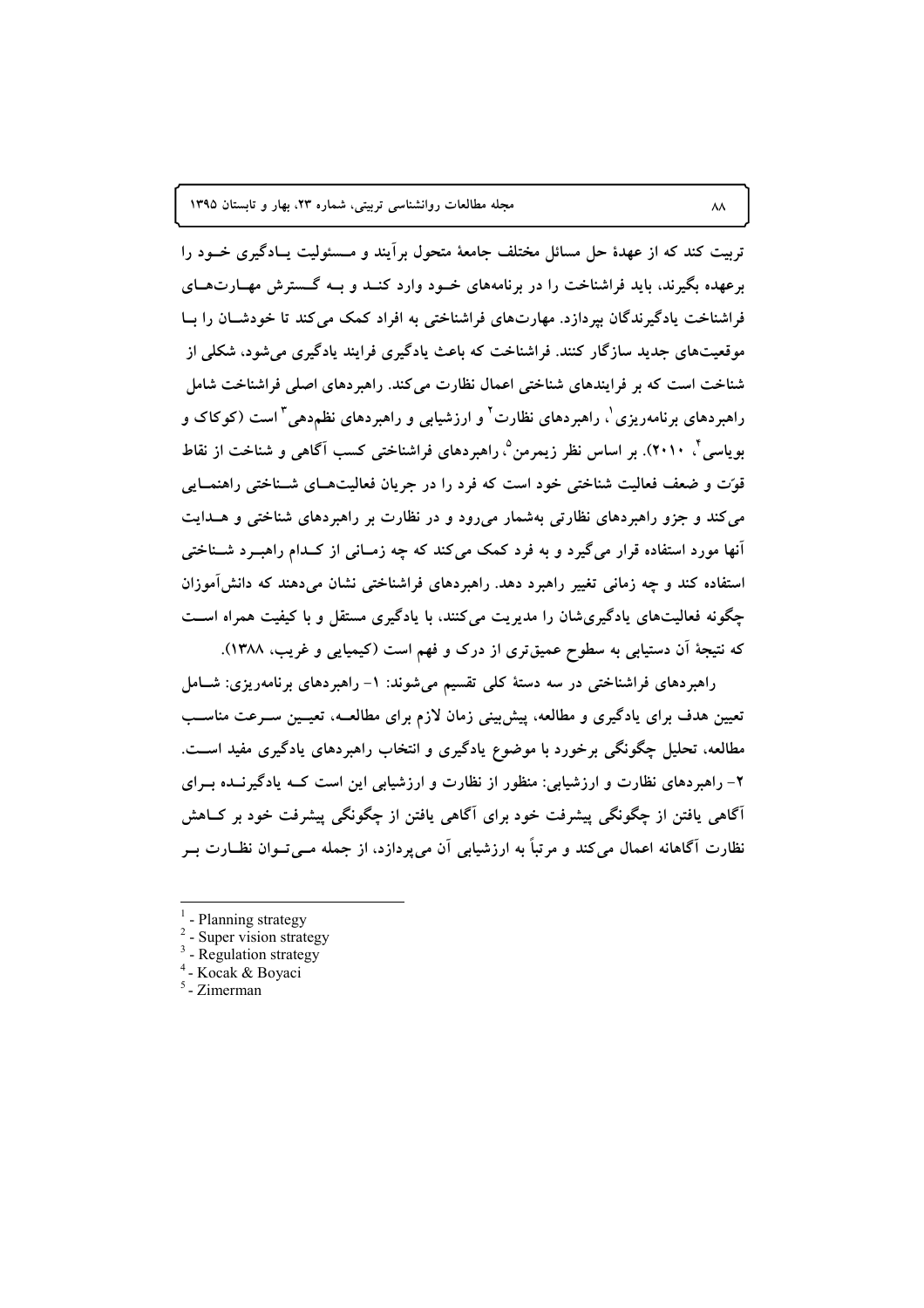نقش پیشبینی کنندگی انگیزش تحصیلی در ارتباط با سبکهای هویت و …

توجه هنگام خواندن متن، از خود سؤال پرسیدن هنگام مطالعه و بررسی زمان و سرعت مطالعــه را نام برد. ۳- راهبردهای نظم دهی: این راهبردها موجب انعطـافپــذیری در رفتــار یادگیرنــده میشوند و به او کمک میکنند تا هر زمان که بـرایش ضـرورت داشـته باشـد، روش و سـبک یادگیری خود را تغییر دهد. "راهبردهای نظم دهی با راهبردهای نظارت به طور هماهنـگ عمــل می کنند؛ یعنی وقتی که یادگیرنده از راه نظارت متوجه می شود که در یادگیری موفقیت لازم را به دست نمی آورد و این مشکل ناشی از سرعت کم یا زیاد مطالعه است بلافاصله سرعت خــود را تعدیل می کند یا راهبرد مؤثرتری را برمی گزیند" (سیف، ۱۳۹۱: ۳۱۱)؛ بنا بر آنچه ذک رشد، می توان گفت فرایند یادگیری، فرایند پیچیده و چند بُعدی است و عوامل بسیاری در تمــایلات و حالات دانشآموزان در پیشرفت تحصیلی اثر دارد که یکی از این عوامل، انگیــزش تحــصیلی ْ است. انگیزش تحصیلی، از جمله مفاهیمی که در سال@ای اخیر توجه بسیاری از روانــشناسان و مربیان تعلیم و تربیت را به خود جلب کرده است. انگیزش تحصیلی، به صورت کلی به انگیزهها، نیازها و عواملی گفته می شود که باعث حضور یک فرد در محـیطهـای آموزشــی و کــسب یــک مدرک تحصیلی میشود (کلارک و اسچروز<sup>۲</sup>، ۲۰۱۰). نظریههای متعددی در ارتباط با انگیــزش تحصیلی وجود دارد؛ اما انگیزش تحصیلی در این پژوهش، بر مبنای نظریــهٔ خــود تعیــین گــری ٔ تعریف میشود که توسط دسی و رایان<sup>۴</sup> (۱۹۸۵، بــه نقــل از مرزیـــه، اژهای، حجــازی و قاضـــی طباطبایی،۱۳۹۲) ارائه گردید. نظریهٔ خود تعیینگری یک نظریهٔ انگیزشی است کــه بــه صــورت نظامدار، نیازهای یویشی، انگیزشی، عاطفی و بهزیستی انسان را در بافت ضـروری و بلاواسـطهٔ اجتماع، توضیح و تبیین میکند (چن و چانگ°، ۲۰۱۰). یکسی از اصــول بنیــادی نظریــهٔ خــود تعیین گری این است که یک الگوی سلسله مراتبی از انگیزش درونی و بیرونی را ارائه می نماید که

 $\Lambda$ ٩

<sup>-</sup> Academic Motivation

 $2$  - Clark & Schroth

 $3$  - Self Determination Theory

<sup>&</sup>lt;sup>4</sup> - Deci & Riyan

 $5$  - Chen & Chang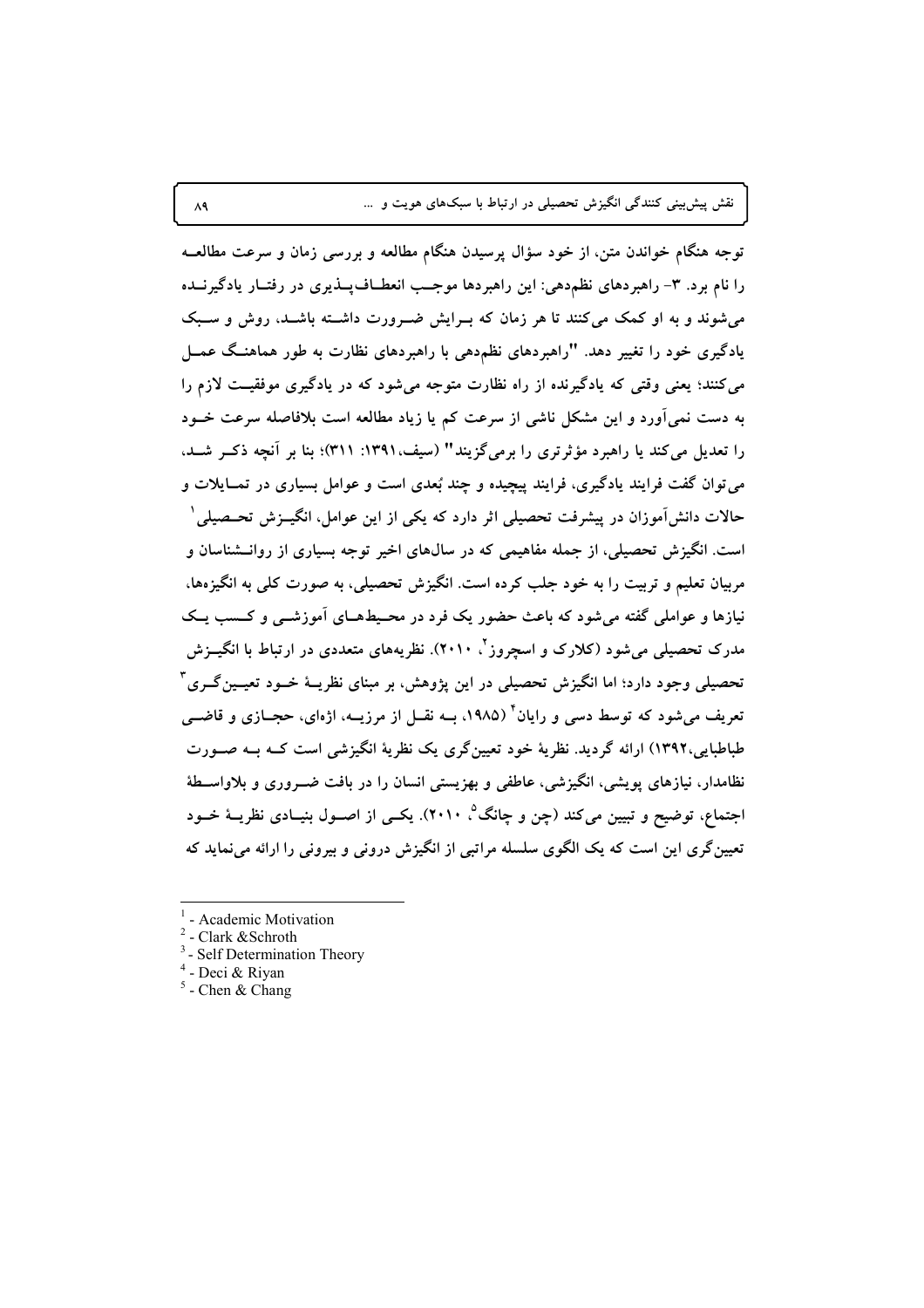به محققان اجازه می دهد که تعیین کنندگان و پیامدهای مرتبط با انواع مختلف انگیزش در سطوح متفاوتی از کلیت را تحلیل و بررسی کنند. این الگو ادعا می کند که یک تحلیــل کامــل از فراینــد انگیزش باید سه سازهٔ مهم یعنی «انگیزش درونی'»، «انگیزش بیرونی'» و «بی!نگیزگی"» را مــورد توجه قرار دهد (والرند ٌ و همکاران، ۱۹۹۲). چون در ایــن دیــدگاه انگیــزش درونـــی، انگیــزش بیرونی و عدم انگیزش در امتداد یک پیوستار خودتنظیمگری قرار می گیرند. هر چقــدر از ســمت عدم انگیزش به طرف انگیزش درونی حرکت می کنیم، حالت خود تعیین گری نیز افزایش می پابد و دیدگاههای اولیهٔ این نظریه از تمرکز بر روی انگیزش درونی در مقابــل انگیــزش بیرونــی بــه سمت تمرکز بر انگیزش خودمختار<sup>ه</sup> در مقابل انگیزش کنترل شده<sup>۶</sup> تغییر جهت داده است (مرزبه و همکاران، ۱۳۹۲). «انگیزش درونی» به انگیزهای اشاره دارد که افراد را به صورت خودجوش و درونی به انجام تکلیفی خاص به حرکت وا میدارد و سوای از پاداشهای بیرونــی انجــام خــود تکلیف، برای فرد ارزشمند و رضایت بخش است (دسی و رایان،۲۰۰۰). محققانی همچون والرند (١٩٩٢) مؤلفهٔ یکپارچهٔ انگیزش درونی دسی و رایان (١٩٨٥) را به چند زیر مؤلفه تقسیم کردهاند؛ این زیر مؤلفهها عبارتند از: ۱– «انگیزش درونی برای دانستن<sup>۷</sup>»، ۲– «انگیزش درونی برای انجــام کار ْ»، ۳- «انگیزش درونبی برای تجربهٔ برانگیختگی ْ». در مقابل، افراد با انگیزش بیرونبی، خود را شایسته یا خودتعیین قلمداد میکنند. رفتار آنان از بیرون توسط عوامــل بیرونــی و افــراد دیگــر دیکته می شود، نقش انگیزشی بیرونی به جای تمرکز بر تکلیـف و احـساس رضـایت از انجـام خوب آن، در انتظار نوعی پاداش یا تنبیه اجتماعی، در مقابل انجام یا عدم انجام تکلیف هــــــتند

- $<sup>1</sup>$  Internal Motivation</sup>
- External Motivation
- Reluctance
- $4$  Vallerend
- <sup>5</sup> Autonomy Motivation
- <sup>6</sup> Contorolized Motivation
- <sup>7</sup> Internal Motivation To Know
- <sup>8</sup> Internal Motivation To Accomplish
- <sup>9</sup> Internal Motivation To Stimulation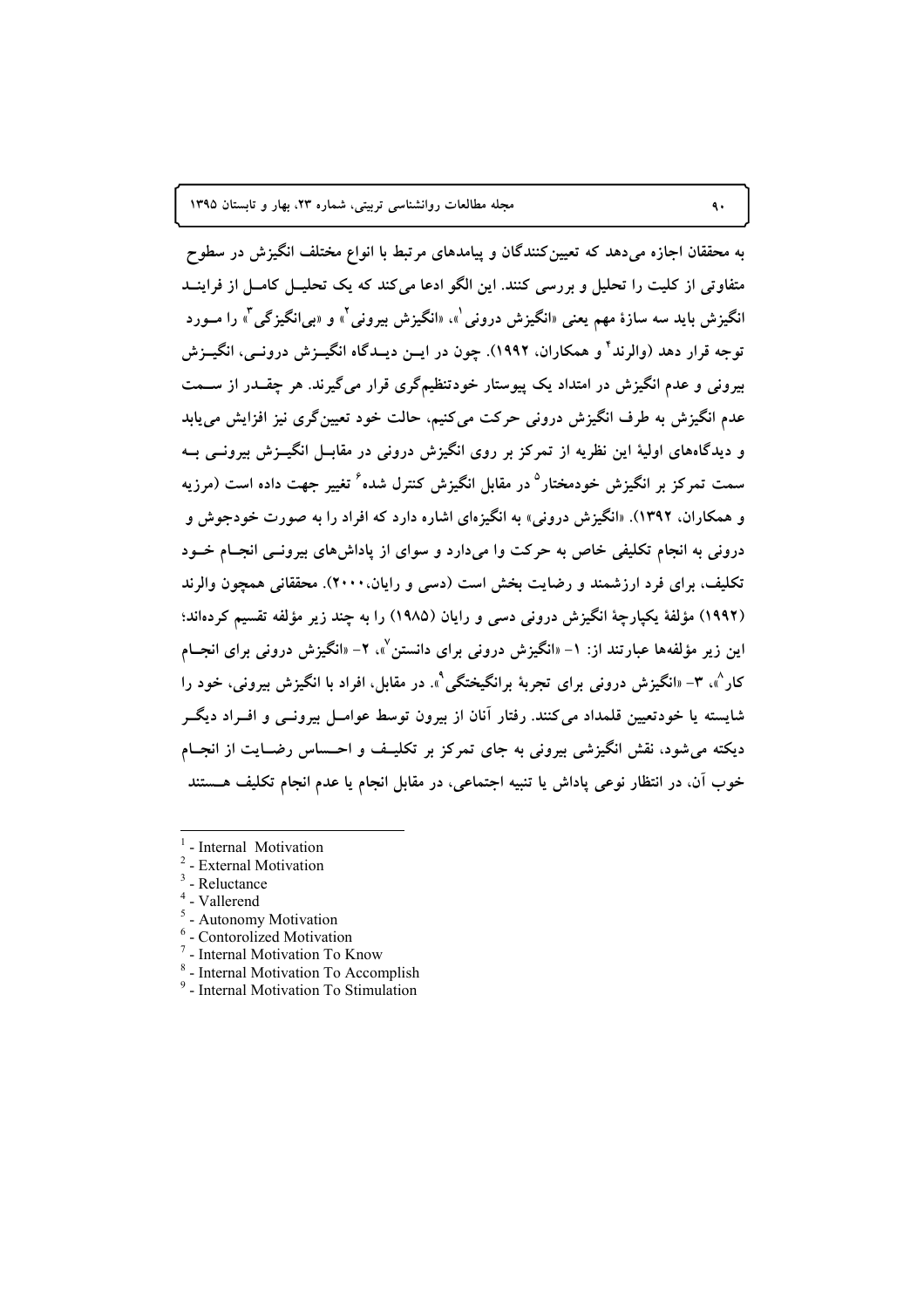نقش پیش بینی کنندگی انگیزش تحصیلی در ارتباط با سبکهای هویت و …

(دسی و رایان ۲۰۱۲؛ لی و همکاران، ۲۰۱۰). افراد بی انگیــزه، افــرادی هــستند کــه هیچگونــه انگیزهای یعنی خشنودی و ارزشمندی درونی و نه مشوقهای بیرونی بــرای فعالیــتهــای خــود دریافت نمی کنند و در نتیجه از انجام فعالیت اجتناب می کنند (دسی و رایـان، ۲۰۰۰؛ کــلارک و اسچروز.۲۰۱۰). مفهوم بی[نگیزگی تا حدودی شبیه مفهوم درماندگی آموخته شده است. وقتــی افراد در حالتی هستند که احساس میکنند عملی که انجام میدهند، خارج از مهار آنان و تحت مهار نیروهای بیرونی است، به صورت درونی یا بیرونی برانگیخته نمیشوند و اجتناب را اختیــار مي کنند (فورتيز و همکاران،١٩٩٥).

انگیزش در مورد دانش آموزان ازاهمیت ویژهای برخوردار است؛ چرا که به تمایــل درونــی فراگیر که موجب هدایت رفتار او به سوی یادگیری و پیشرفت تحصیلی میشود، کمک میکنــد. انگیزش تحصیلی، تحرک لازم برای رسیدن به هدف و پایان رساندن موفق یـک تکلیـف را بــه دانشآموزان میدهد تا بتوانند به موفقیت لازم در یادگیری برسند (روشــن میلانــی و همکــاران.  $(149)$ 

دانشآموزانی که انگیزش تحصیلی بالایی دارند، در مقایسه با سایر دانشآموزان، نمرههــای بالایی کسب میکنند، در انجام تکالیف دقت و توجه بیشتری دارند، زمان بیشتری را برای انجــام تکالیف صرف می کنند، در مقابل مشکلات انگیزشی باعث می شود که فراگیران در حد توانسایی، استعداد و شایستگی خود عمل نکنند، ممکن است مدام با شکست مواجه شوند و بـرای بدسـت آوردن توجه به رفتارهای ضداجتماعی گرایش پابند که اینگونه رفتارها ممکن اسـت از هویــت اشخاص و نبود مهارتهای فراشناختی سرچشمه گرفته باشد.

باتوجه به بررسی های به عمل آمده، پژوهشی که رابطهٔ انگییزش تحتصیلی بسا سبکهبای هویت و راهبردهای فراشناختی را به صراحت نشان دهد یافت نشد؛ اما در اینجا به تحقیقاتی که تا حدودی به موضوع این پژوهش مربوط می شوند، اشاره خواهد شد؛ به عنــوان مثــال: روشـــ; میلانی و همکاران (۱۳۹۰) نشان دادند، اکثر دانشجویان از نظر انگیزشی دارای انگیزهٔ متوسط تا

 $\lambda$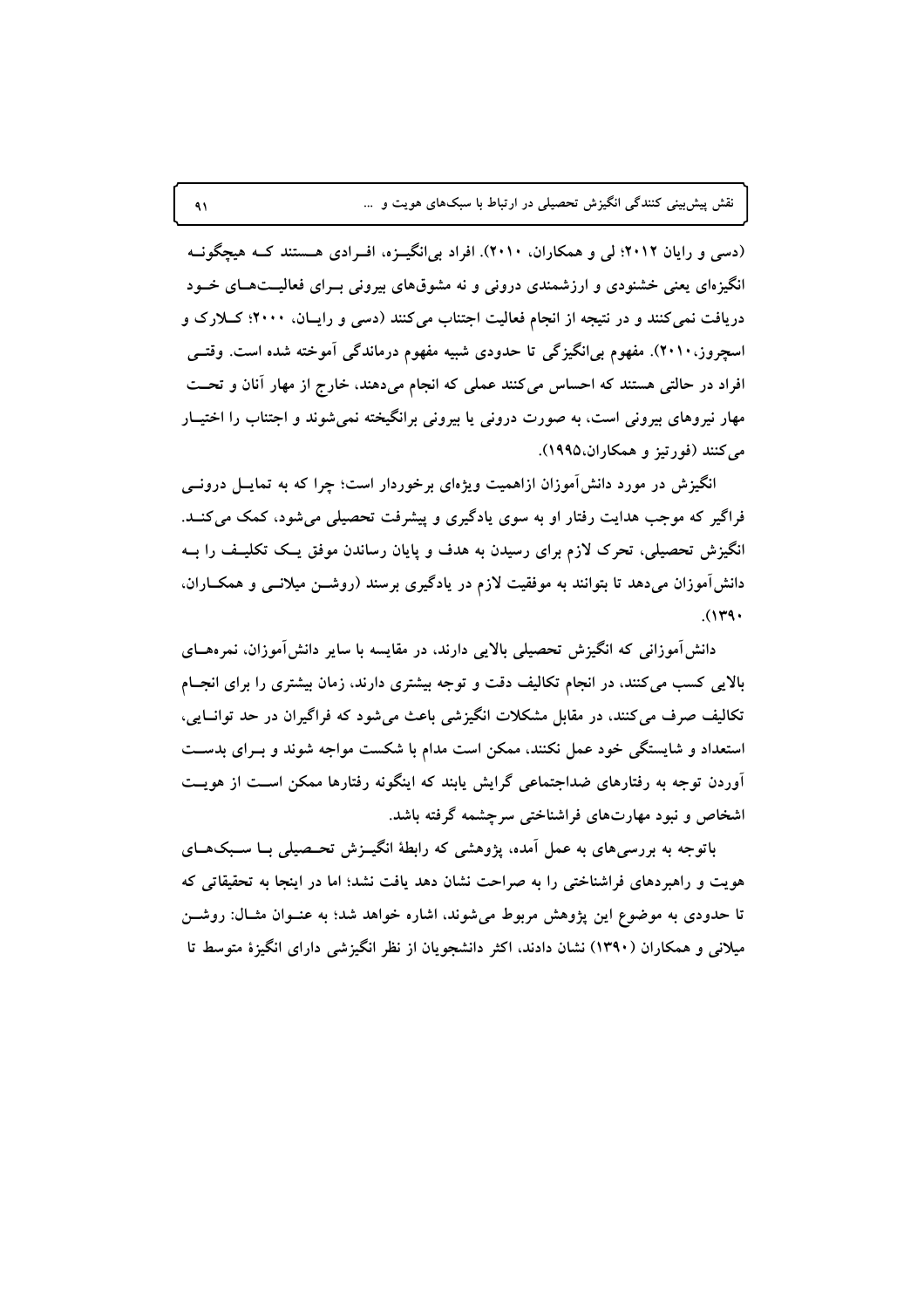خوب بودند و مؤلفههای انگیزش بیرونی میانگین بیشتری نسبت به مؤلفههای انگیزشی درونی به خو د اختصاص دادهاند.

تحقیقات نشان می،دهد بیشتر دانش آموزان دارای سبک هویت اطلاعاتی، هنجـاری و تعــداد کمی دارای سبک هویت سردرگم هستند و از لحاظ نمرات فراشناخت دارای بیــشترین میــانگین هستند (کشاورزی ارشدی، ۱۳۸۸؛ برقی مقدم و همکاران، ۱۳۸۸؛ صـفری و همکــاران، ۱۳۹۱). سبک هویت اطلاعاتی و هنجاری با پیشرفت تحصیلی رابطـهٔ معنــاداری دارد و سـبک هویــت سردرگم با پیشرفت تحصیلی رابطه ندارد. سبکهای هویـت اطلاعــاتی و هنجــاری همــهٔ ابعــاد درگیری تحصیلی را پیش بینی می کند؛ اما سبک سردرگم تنها بُعد رفتاری و فراشــناختی درگیــری تحــصیلی را بــه صــورت منفــی پــیش بینــی مــیکنــد (طباطبــایی و همکــاران،۱۳۹۰؛ صــابر و شریفی،۱۳۹۲). نتایج مطالعهٔ برزونسکی ٔ (۲۰۰۸) نــشان داد، افــرادی کــه دارای ســبک هویــت اطلاعاتی هستند، در مقایسه با افرادی که دارای سبکهای هویت هنجاری و سردرگم هستند، در مقیاس های خودمختاری تحصیلی، خودبسندگی، ایجاد روابط صمیمانه، استقلال هیجانی و اعتماد به نفس، نمرات بالاتری دارند. انگیزش درونی بر راهبردهای فراشناختی اثر مستقیم و معنــاداری دارد (اژهای و همکاران ۱۳۹۰). آموزش راهبردهای فراشناختی بر جنبههای گونــاگون انگیــزش تحـصيلي داراي تـأثير مثبـت و معنــادار اســت (محمــدي درويــش بقــال، حــاتمي، احــدي و اسدزاده،۱۳۹۲). آموزش راهبردهای فراشناختی باعث بهبود انگیزهٔ تحــصیلی در دانــشآمــوزان می شود (شارب ۲۰۰۲). آگاهی از راهبردهای فراشناختی باعث صرفهجویی در وقت و نیــروی یادگیرندگان می شود (بمبنوتی ؓ، ۲۰۰۸). بالا رفتن انگیزش یادگیری در افراد، باعث می شود کــه عملکرد یادگیری در آنان افزایش یابد (لیو و هوانگ ٔ ۲۰۱۱).

- <sup>1</sup> Berzonsky
- $2$  sharp
- $3$  Bembenutty
- $4$  Liu & Huang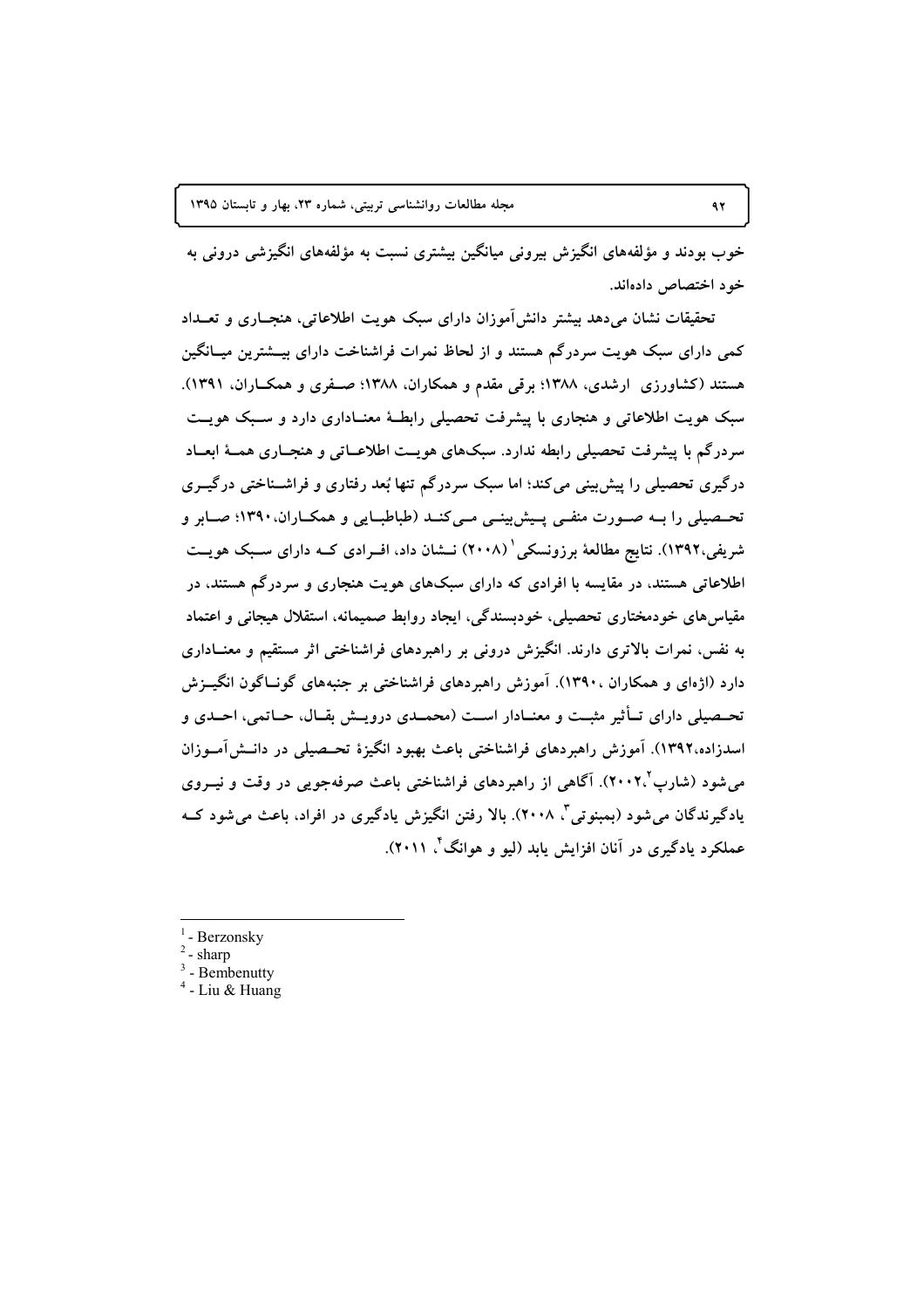نقش پیشبینی کنندگی انگیزش تحصیلی در ارتباط با سبکهای هویت و …

با توجه به جوان بودن کشور ما، ضرورت شناخت بهتر جوانان و نحوهٔ برخــورد بــا آنهــا و پیش بینی ویژگیهای آنها با توجه به نوع هویت، باعث تأیید این موضوع مــیشــود کــه هویــت، بیشتر مورد مطالعه قرار گیرد تا امکان برنامهریزی برای جوانان به صورت مطلوب فــراهم شــود. ضرورت بررسی هویت بر این مبناست که به دانش آموزان کمک می کند تا به درک درست تــری از خود برسند و بتوانند همزمان با تغییراتی که بهطور طبیعی در ســنین نوجــوانی بــا آن مواجــه می شوند، خود را همنوا و همساز با تغییرات ایجاد شده کنند. "بخش بزرگی از مسائل جامعه در رابطه با جوانان، چه در کشور ما و کشورهای دیگر، به هویت و مشکلات آن مربوط مــی شــود. دورهٔ نوجوانی برای هویت پابی دورهای حساس است که اگر در ایــز سـالهــا بــرای نوجوانــان روشهای سالم کشف هویت فراهم نشود، نمــیداننــد کیــستند و از زنــدگی چــه مــی خواهنــد "(اميديان،١٣٨٧: ۴٩).

امروزه در اکثر مدارس، جای خالی فراشناخت در کلاس هـای درس احـساس مـیشـود و دانشآموزان با آن غریبهاند؛ طوری که یادگیری اهمیت دارد و یادگرفتن یادگیری مــورد غفلــت قرارگرفته است، این در حالی است که اگر بر فراشناخت تسلط پابیم، سرعت و قدرت شـناخت خود را افزودهایم؛ چون فراشـناخت در خـدمت شـناخت اسـت و آن را تـسهیل مـی کنـد. در فراشناخت، تأکید عمده بر آگاهی انسان از نظام شناختی خود است. بر ایــن اســاس، یادگیرنــده تلاش می کند تا از نظام شناختی خود آگاه شود، راههای از میان بردن موانع پـادگیری را بکاهــد. شیوهٔ یادگیری را پی ریزد و در همهٔ مراحل تفکر، فعالیتهای خود را تنظـیم کنـد. افـراد دارای قدرت فراشناختی در فهم روابط بین واقعیات مسأله دقت میکننــد، راه حــل انتخــابی خــود را بررسی مینمایند، مسائل پیچیده را در قالب مراحل جزئیتر تحلیل می کنند و با ســؤال کــردن از خود جريان تفكرشان را كنترل مي كنند (كابوكسو '،٢٠٠٩، به نقل از عشورنژاد ١٣٩٢). با توجه به اینکه طی بررسی های به عمل آمده، انگیزش تحصیلی در راهبردهای فراشـناختی تأثیرمــستقیمی

 $\Upsilon$ 

 $1 - kabokso$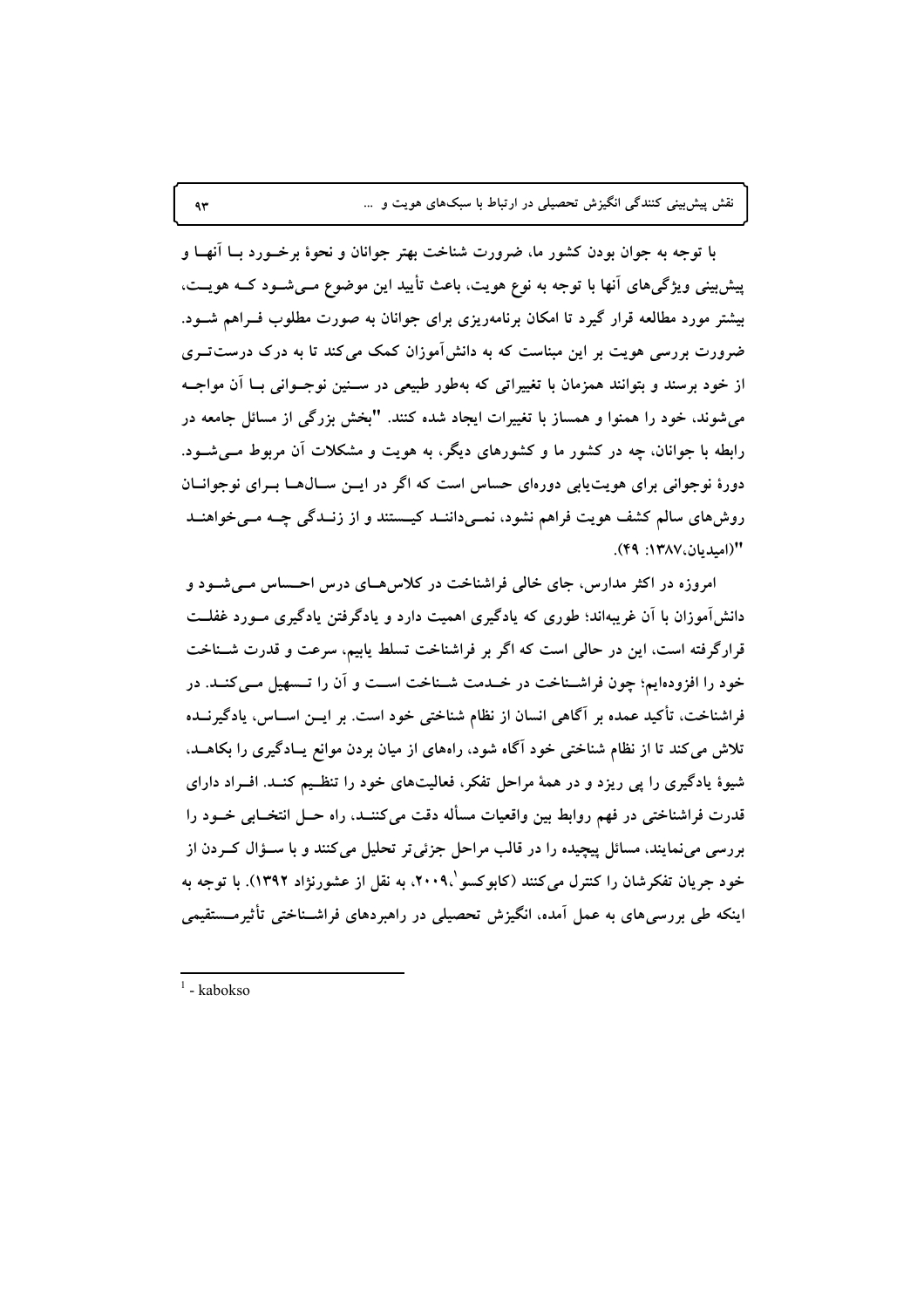داشته (اژهای و همکاران.۱۳۹۰) و همچنین آموزش راهبردهای فراشناختی در انگیزش تحصیلی تأثیر داشته است (محمدی درویش بقال و همکاران.۱۳۹۲)، شناسایی مفهوم انگیزش و آگاهی از انگیزههای متفاوت و تأثیر آنها بر فرایند یادگیری دانش[موزان، به معلمان کمک مــی کنــد تــا در طرح و اجرای برنامههای آموزشی خود روشهای بهتری را بهکار بندند (سیف، ۱۳۸۰؛ به نقل از عطارخامنه و سيف، ١٣٨٨). داشتن انگيزش تحصيلي مي تواند به دانش آمـوزان در بــه كــارگيري راهبردهای فراشناختی و رسیدن به سبک هویت مناسب کمک کند؛ در نتیجه با توجه بــه اینکــه تاکنون پژوهشی با این عنوان مورد بررسی قرار نگرفته است، هدف اصلی پژوهش حاضر «تعیین نقش پیش بینی کنندگی انگیزش تحصیلی در ارتباط با سبکهای هویت و راهبردهای فراشناختی دانش آموزان» است.

روش تحقیق: با در نظر گرفتن موضوع پژوهش و هدف تحقیق که نقش پیش بینی کننــدگی انگیزش تحصیلی در ارتباط با سبکهای هویت و راهبردهای فراشناختی دانـشآمـوزان اسـت، روش پژوهش حاضر توصیفی از نوع همبستگی است.

جامعهٔ آماری این پژوهش شامل کلیهٔ دانشآموزان دختر پایهٔ دوم مقطع متوسـطهٔ دوم شــهر زاهدان در سال تحصیلی۹۴–۹۳ به تعداد ۲۵۵۹ نفر است. نمونهٔ مورد مطالعه، عبــارت اســت از ۳۳۶ دانش آموز دختر که با استفاده از جدول تعیین حجم نمونه کرجسی ومورگان ( ۱۹۷۰) و با روش نمونهگیری خوشهای چندمرحلهای از میان جامعهٔ مذکور انتخاب شد؛ بدین صورت کــه از هر یک از نواحی دوگانهٔ آموزش و پرورش شهرستان زاهدان، ۴ مدرســه بــهصــورت تــصادفی انتخاب شد و از هر مدرسه ۲ کلاس و از هر کلاس تعداد نمونهٔ مورد نظر به صـورت تــصادفی انتخاب شدند.

 $1$  - korchcy & morgan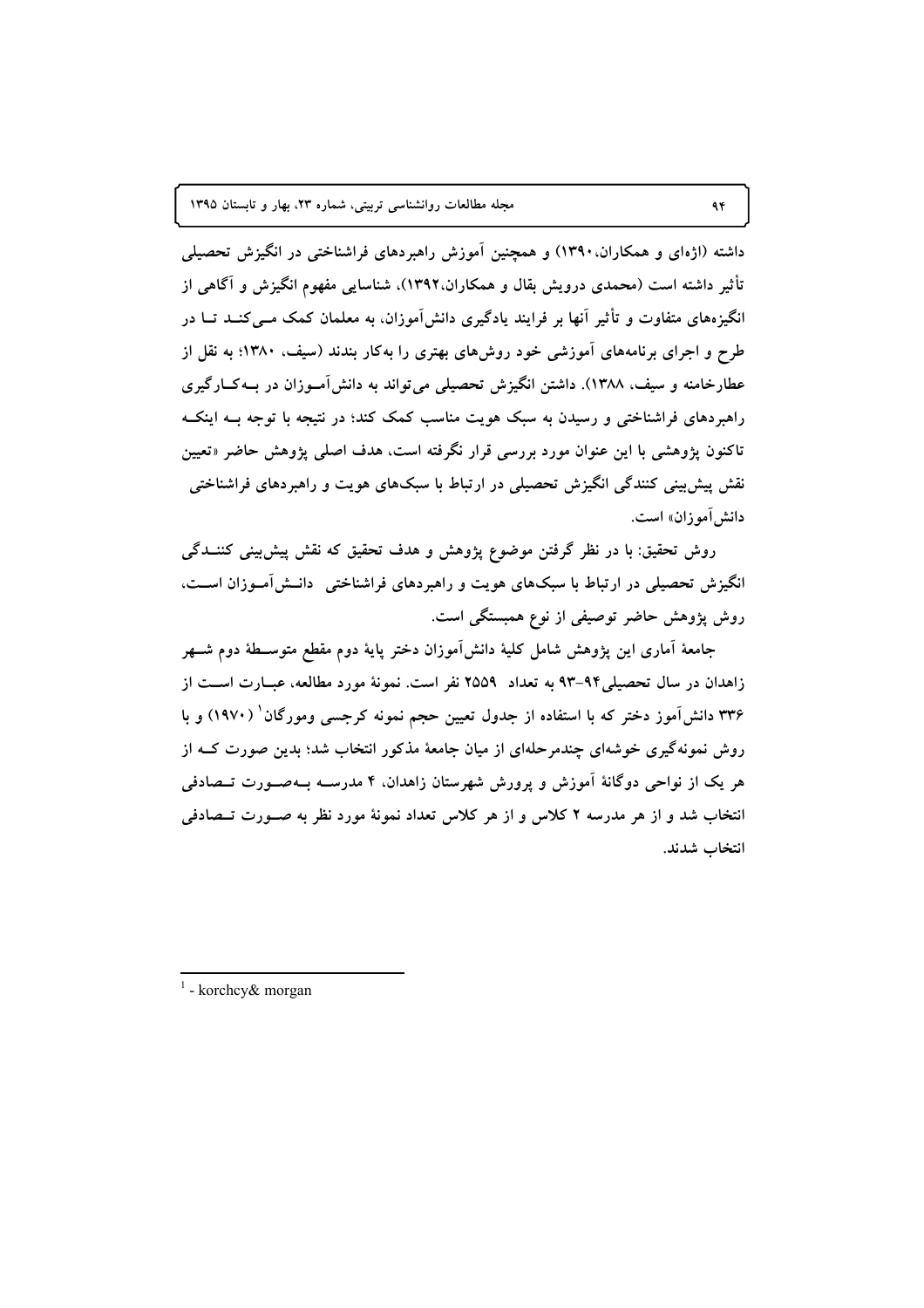#### ابزارتحقيق:

### الف) يرسشنامة يابگاه هويت من بنيون و آدامز 1 EOM-EIS2

این پرسشنامه را من بنیون و آدامز در سال ۱۹۸۶ با اصلاح پرسشنامهٔ سنجش پایگاه هویت مــن نسخهٔ اول و با توجه به نظریهٔ اریکسون و مارسیا طراحی کردند. این پرسشنامه دارای ۴۰ عبارت و شامل ۴ زیرمقیاس سبک هویت سردرگم، دیررس، کسب شده، زودهنگام است که هر زیرمقیاس ۱۰ عبارت را در بر میگیرد. نحوهٔ نمرهگذاری این پرسشنامه بهگونهای است که پاسخ دهندهٔ هر عبــارت را با توجه به یک مقیاس ۶ درجهای از کاملاً مخالفم تــا کــاملاً مــوافقم انتخــاب مــی کنــد (کــاملاً مخالفم=١. تقريباً مخالفم=٢. مخالف=٣. موافق=۴. تقريباً موافقم=۵. كــاملاً مــوافقم=۶) كــه بعــد از نمره گذاری نمرات هر فرد سبک هویت او را محاسبه، هر کدام از سـبکهــا کــه بــالاترین نمــره را بهدست آورد، به عنوان سبک هویتی فرد انتخاب میشــود (کارلـــسون'،۱۹۸۶؛ بــه نقــل ازصــفری و همکاران.۱۳۹۱). شکرکن، امیدیان، نجاریان و حقیقی (۱۳۸۰، به نقل از صابر و شریفی،۱۳۹۲) برای احراز روایی این آزمون، از روایی همزمان و پیش بین و سازه استفاده کردند که نتایج حاکی از روایی قابل قبولی برای این آزمون است. ضریب پایایی این پرسشنامه با روش آزمون مجدد را رحیمی نــژاد (۱۳۷۹).به نقل از صابر و شریفی،۱۳۹۲) در دانشجویان ایرانی مورد مطالعــه قــرار داده اســت کــه از ۰/۵۴ تا ۰/۷۶ متغیر بوده است. برای برآورد اعتبار این پرسشنامه در ایــن تحقیــق از روش محاســبهٔ آلفای کرونباخ استفاده گردید که نتایج در جدول (۱) ارائه شده است.

| ضریب پایای <sub>ی</sub> ' | شماره سؤالات                                                          | مؤ لفه ها   |
|---------------------------|-----------------------------------------------------------------------|-------------|
| $\cdot$ / $\vee$          | ለ ለ ነ ለ ነ ለ ነ የ . ነ ነ . ነ ዖ . ነ ለ . ነ . ነ . ነ ነ . ነ .                 | كسب شده     |
| .78                       | 1.7.7.9.10.19.77.77.70                                                | سردرگم      |
| .794                      |                                                                       | زودهنگام    |
| $\cdot$ /V)               | $Y^{\bullet}$ , $YY$ , $YY$ , $YY$ , $YY$ , $YY$ , $YY$ , $YY$ , $YY$ | ديررس       |
| $\cdot$ / $\vee$ $\vee$   | ۱ تا ۴۰                                                               | کل یرسشنامه |

جدول ۱. پایایی پرسشنامهٔ پایگاه هویت من بنیون و آدامز و مؤلفههای آن در این پژوهش

- Extended objective measure of Ego Identity status

 $2$  - karelson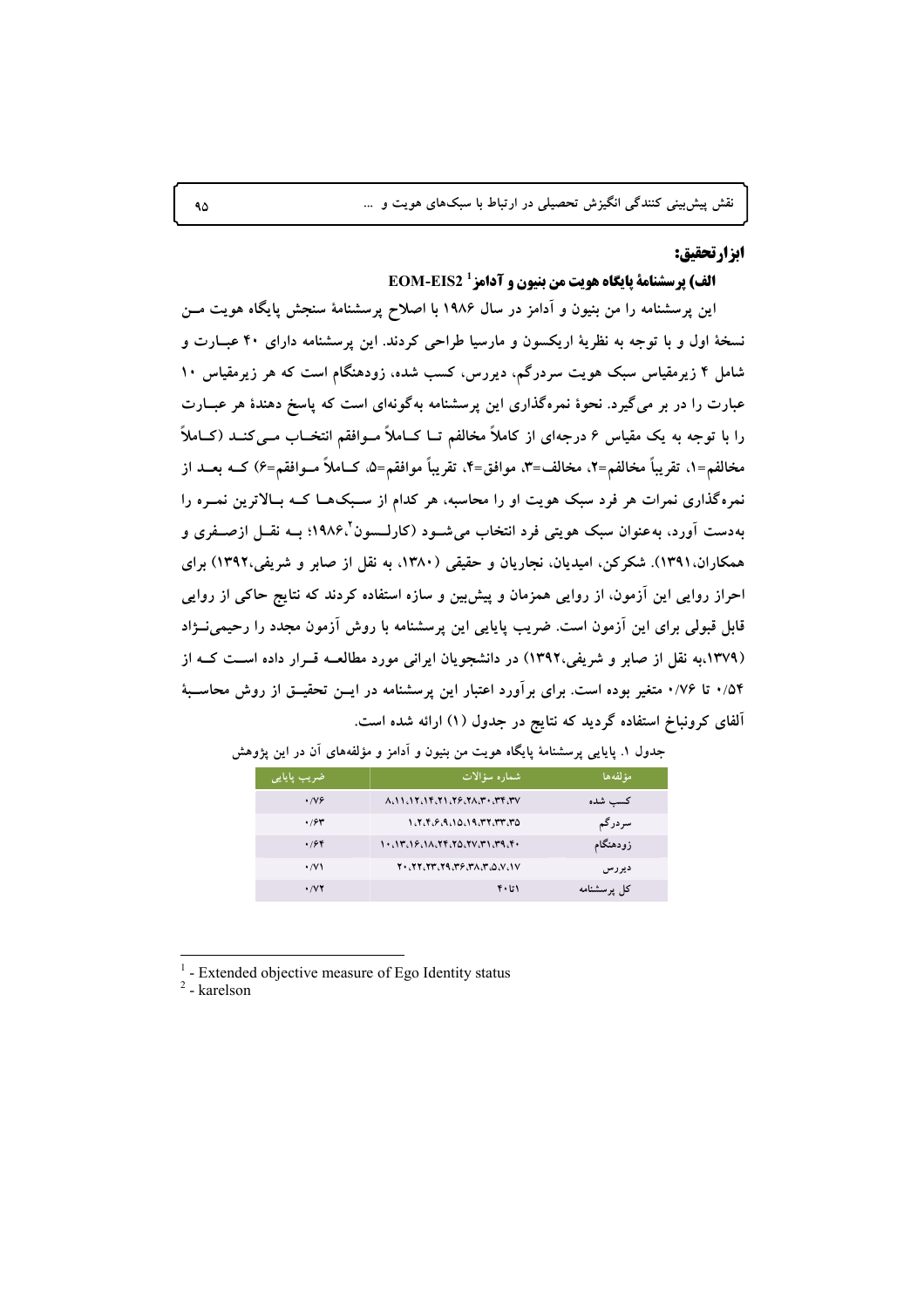#### ب) يرسشنامة حالت فراشناختي انيل و عايدي (1997-1996)

اين پرسشنامه داراي ۲۰ ماده و شامل چهار مؤلفهٔ خودآگاهي، راهبرد شناختي، برنامهريزي، خود بازبینی است. برای اندازهگیری هر مؤلفهٔ آن ۵ مــاده در نظــر گرفتــه شــده اســت. مقیــاس اندازهگیری این پرسشنامه ترتیبی بــوده و شـــبیه طیــف لیکــرت اســت کــه دامنــهٔ آن از(کـــاملاً مخالف=۱، مخالف=۲، موافق=۳، کاملاً موافق=۴) است. با توجه به اینکه هر مقیــاس از ۵ مــاده تشکیل شده است، حداکثر نمرهٔ ممکن در هر مقیاس ۲۰ و حداقل آن ۵ است. تفسیر دادههــا بــر اساس مقایسهٔ حالت فراشناختی فرد صورت گرفت. تــدوین کننــدگان پرســشنامه بــرای بررســی ياپايي و روايي آن، از نظريۀ اشيلبرگر ` ( ١٩٧٥و ١٩٨٣) در مـورد حالــت خصيــصۀ اضــطراب استفاده کردهاند و با استفاده از آن نظریه، سه اصل اختصار، پایایی و توانایی انعکاس راهبردهای فراشناختی مورد نیاز در تکالیف و آزمونها را در تدوین پرسشنامه ملاک عمــل قــرار دادهانــد. برای تعیین پایایی، مطالعهٔ همسانی درونی پرسشنامه و استفاده از شـاخص الفـای کرونبــاخ را مناسب تشخیص داده و این روش را توصیه کردهاند؛ زیرا اعتقاد دارند که حالت فراشـناختی در طول زمان و در موقعیتهای مختلف متغیر است و استفاده از روش بازآزمایی، مناسب نخواهــد بود. برای این ابزار ضریب پایایی گزارش شده از ۷۰٪ تا ۸۳٪ متغیر بـوده و نویـسندگان نتیجـه گرفتهاند که ابزار فراهم شده، از پایایی کافی برخوردار است. برای برآورد اعتبار این پرســـشنامه در این تحقیق از روش محاسبهٔ آلفای کرونباخ استفاده گردید که نتایج در جدول (۲) ارائه شــده است.

| ضريب پايايى             | شماره سؤالات         | مؤ لفه ها     |
|-------------------------|----------------------|---------------|
| .794                    | 1.0.9.17.1V          | خو دآگاهي     |
| $\cdot$ /VV             | <b>۳.V. 11.10.19</b> | راهبر دشناختی |
| $\cdot$ /VA             | 40.12.16.70          | برنامەريزى    |
| $\cdot/\mathsf{V}\cdot$ | Y.S.11.15.1A         | خودبازبيني    |
| $\cdot$ /19             | $Y \cdot 51$         | کل پرسشنامه   |

#### جدول ۲. پایایی پرسشنامهٔ حالت فراشناختی و مؤلفههای آن در این پژوهش

 $1$  - Eshpelberger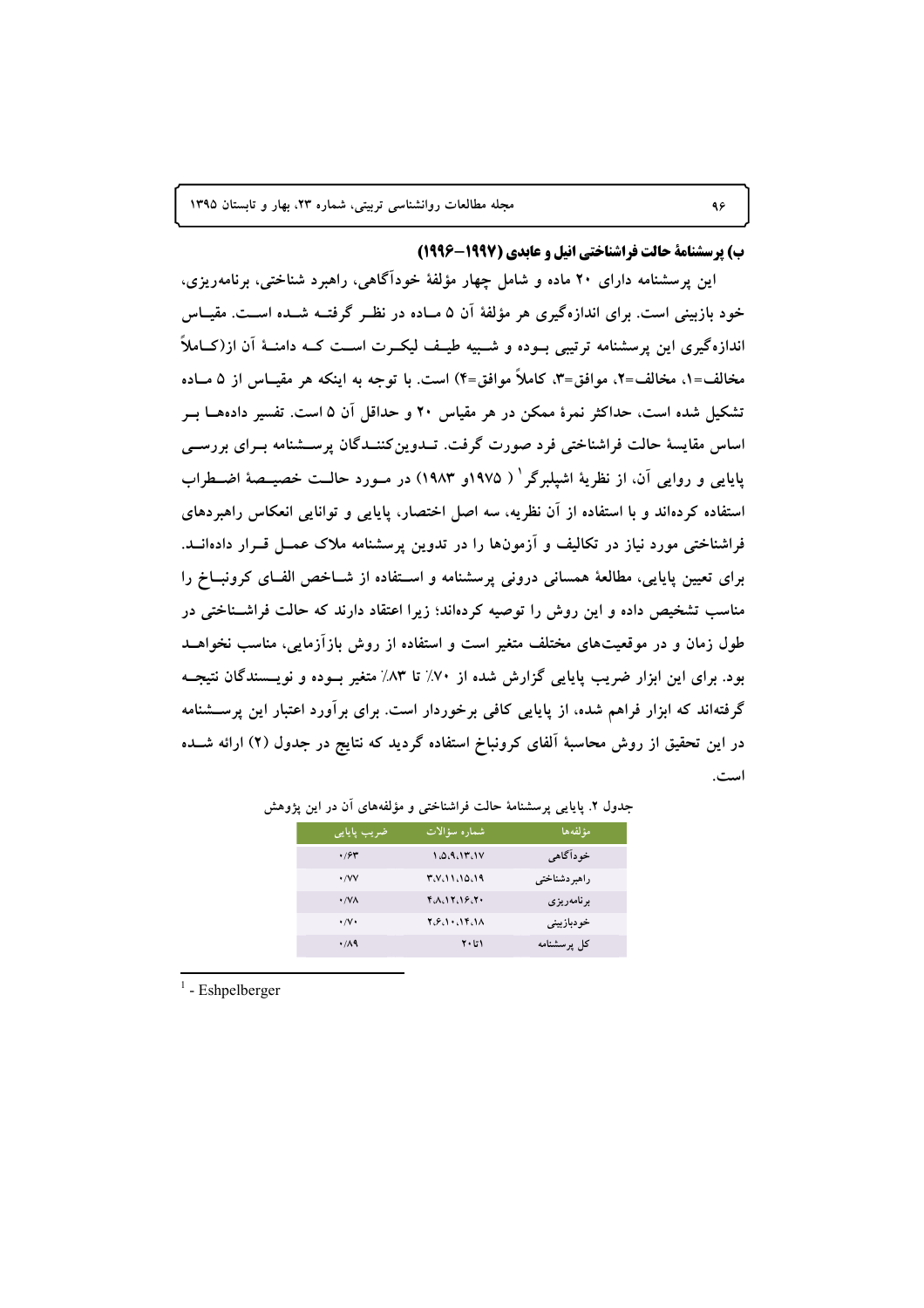ج) پرسشنامة مقياس انگيزش تحصيلي AMS والرند و همكاران (1992)

این پرسشنامه به منظور تشخیص نوع انگیزش تحـصیلی دانــشآمــوزان و براســاس نظریــهٔ خودتنظیمی طراحی شده است و سه بُعد انگیزش یعنــی انگیــزش درونــی، انگیــزش بیرونــی و بی انگیزشی را مورد بررسی قرار میدهد. این آزمون دارای ۲۸ ماده، ۳ مقیاس و۷ زیر مقیاس که ۳ زیرمقیاس مربوط به بُعد انگیزش درونی (دانستن، حرکت در جهت پیشرفت و تجربهٔ محرک)، ۳ زیرمقیاس مربوط به بُعد انگیزش بیرونی (همسان کردن، درونفکنی و تنظـیم بیرونــی) و یــک زیر مقیاس مربوط به بُعد بی|نگیزشی است که هر زیرمقیاس شامل ۴ عبارت است. ایــن آزمــون یک ابزار خودگزارشی است و آزمودنی باید در یک مقیاس ۷ درجهای لیکرت (از اصـلاً =۱ تــا کاملاً =۷) مشخص سازد که هر یک از عبارتهای ذکر شده تا چــه حــد دلیــل رفــتن وی بــه مدرسه هستند. برای بهدست آوردن هر زیرمقیاس، نمرات همهٔ عبارات مربوط به زیرمقیاس هــای مورد نظر جمع میشوند. برای روایی این پرسشنامه، نتایج تحلیل عاملی تأییدی، ســاختار هفــت عاملی مقیاس را به اثبات رسانده و حاکی از اعتبار سازهٔ مطلوب مقیاس انگیزش تحصیلی است. والراند ضریب آلفای کرونباخ زیرمقیاسهای آزمون انگیــزش تحــصیلی را بــین ۰/۸۳ تــا ۰/۸۶ گزارش کرده است. تنها ضریب آلفای زیر مقیاس، همسان کردن و انگیزش بیرونی در این طیف قرار نداشته، ۰/۶۲ بوده است. برای برآورد اعتبار این پرسشنامه در این تحقیق از روش محاســبهٔ آلفای کرونباخ استفاده گردید که نتایج در جدول (۳) ارائه شده است.

| ضریب یایایی                | شماره سؤالات            | ز پر مقیاس ها      |
|----------------------------|-------------------------|--------------------|
| .78                        | 7.9.18.77               | دانستن             |
| $\cdot$ / $\Lambda\Lambda$ | 9.11.11.1V              | حرکت در جهت پیشرفت |
| $\cdot$ / $\sqrt{\Lambda}$ | $Y_1$ $A_2$ $A_3$ $A_4$ | تجربه محرک         |
| $\cdot$ /V                 | $T_1 \cdot 11.77$       | همسان کر دن        |
| .71                        | <b>V.14.71.74</b>       | درون فكنى          |
| $\cdot$ / $\Delta V$       | 1.10.77                 | تنظيم بيرونى       |
| $\cdot$ /9 $\cdot$         | 0.17.19.78              | بے انگیز شی        |
| .41                        | ۲۸ تا ۲۸                | کل یر سشنامه       |

جدول ۳. پایایی پرسشنامهٔ انگیزش تحصیلی و مؤلفههای آن در این پژوهش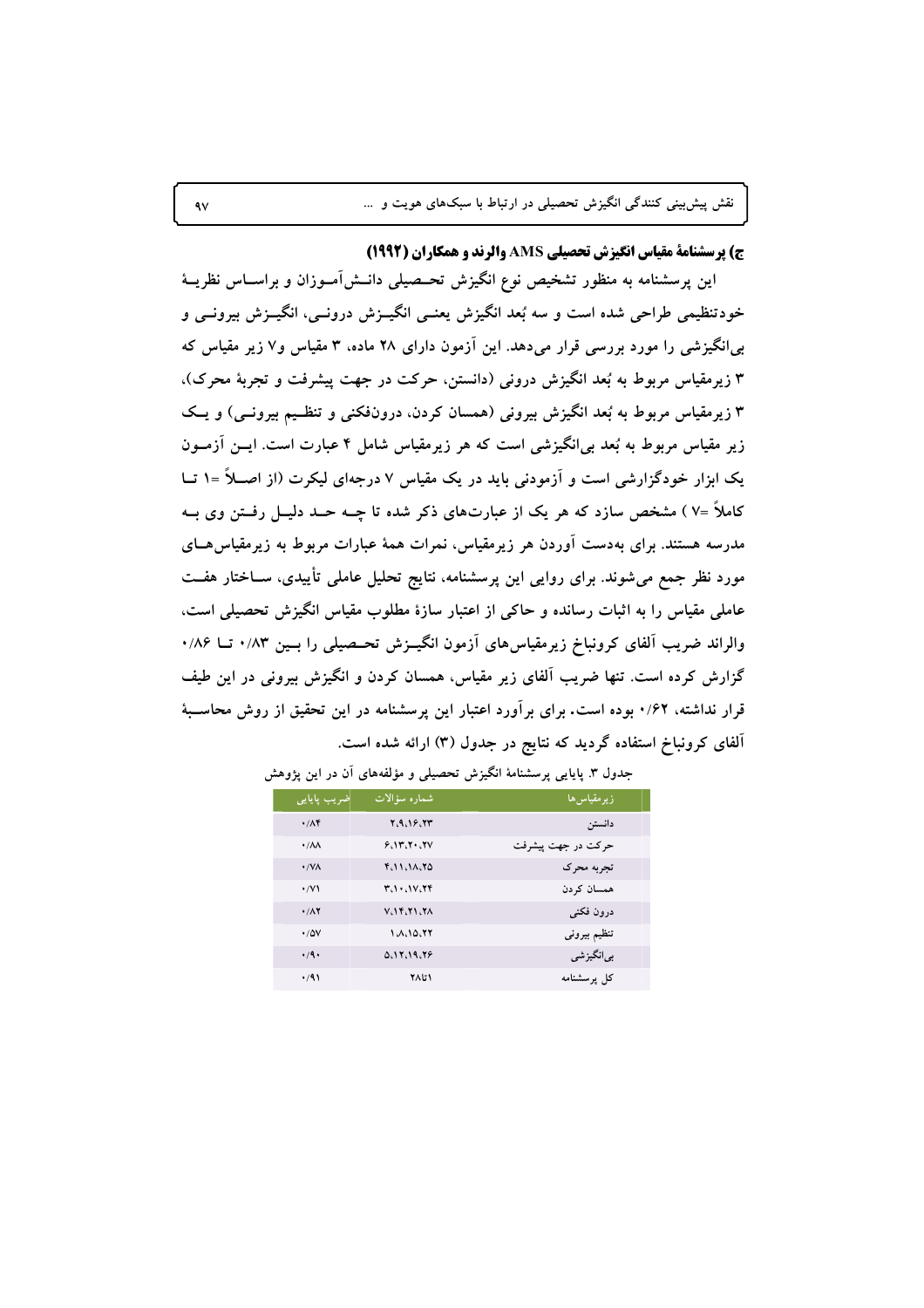#### بافتهها

به منظور بررسی وضعیت انگیزش تحصیلی، سبکهـای هویــت و راهبردهـای فراشــناختی دانشآموزان، از آزمون t تک نمونهای استفاده شد که نتایج این آزمون در جدول (۴) آمده است.

# جدول ۴. نتایج آزمون t تکنمونه برای بررسی وضعیت انگیزش تحصیلی، سبکهای هویت و راهبردهای فراشناختی دانش آموزان

| متغير               | مؤلفهها       | ميانگين       | انحراف معيار       | <b>T.Value</b> | $\mathbf T$     | Df  | <b>Sig</b>                |
|---------------------|---------------|---------------|--------------------|----------------|-----------------|-----|---------------------------|
|                     | انگیزش درونبی | or/or         | 10/T1              | ۴۸             | 9/85            | ٣٣٥ | $\cdot/\cdot\cdot\cdot$   |
| انگيزش تحصيلي       | انگیزش بیرونی | 54/49         | 18/47              | ۴٨             | 19/79           | ٣٣٥ | $\cdot$ / $\cdot$ $\cdot$ |
|                     | بي انگيز گي   | $\Lambda$ /۹۱ | $\Delta$ /۹۸       | ۱۶             | $-Y1/Y$         | ٣٣٥ | $\cdot/\cdot\cdot\cdot$   |
|                     | كسب شده       | 44/10         | $\Lambda$ /۶۲      | ٣۵             | 19/46           | ٣٣٥ | $\cdot/\cdot\cdot\cdot$   |
| سبکهای هویت         | ديررس         | $T/\Lambda$   | $\Lambda/\Upsilon$ | ٣۵             | A/F9            | ٣٣٥ | $\cdot/\cdot\cdot\cdot$   |
|                     | سردرگم        | T1/VF         | $\Lambda/\Lambda$  | ٣۵             | $-\hat{r}/V$    | ۳۳۵ | $\cdot/\cdot\cdot\cdot$   |
|                     | زودهنگام      | $TQ/\cdot T$  | $4/7\Lambda$       | ٣۵             | $\cdot/\cdot$ Y | ٣٣٥ | $\cdot$ /9٣               |
| راهبردهای فراشناختی |               | 9.19A         | 9/81               | ۵۰             | $Y \cdot / 9Y$  | ۳۳۵ | $\cdot/\cdot\cdot\cdot$   |
|                     |               |               |                    |                |                 |     |                           |

نتایج مندرج در جدول (۴) نشان میدهد، انگیزش درونسی بــا میــانگین (۵۳/۵۳) انگیــزش بیرونی با میانگین (۶۴/۴۹)، از میانگین ملاک (۴۸) بزرگتر است که این تفـاوت میــانگین۵ــا بــا توجه به T محاسبه شده و درجهٔ آزادی هریک از مؤلفهها (۳۳۵) در ســطح ۹۹ درصــد معنــادار هستند که بیانگر مطلوبیت این مؤلفههـا در بـین دانــش آمــوزان مــیباشــند (P<0/01). مؤلفــهٔ بی|نگیزشی با میانگین (۸/۹۱) از میانگین ملاک (۱۶) کوچکتر است که این تفاوت میــانگین بــا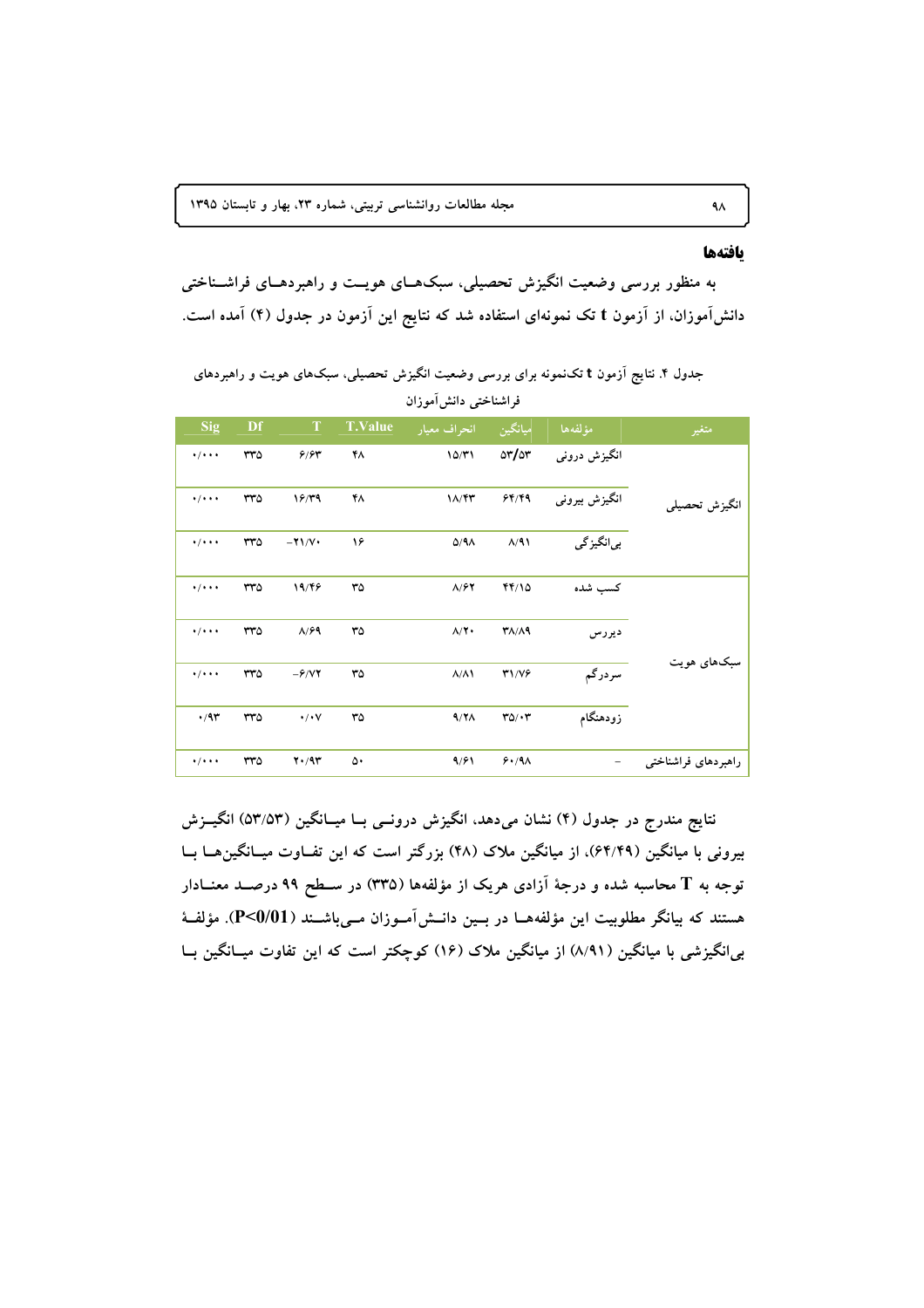توجه به T محاسبه شده و درجهٔ آزادی (۳۳۵) در سطح ۹۹ درصد معنادار است که بیانگر ایــن است که تعداد کمی از دانش آموزان دارای این مؤلفه هستند و نشانگر مطلــوب بــودن وضــعیت  $(P<0/01)$  است

نتایج جدول (۴) حاکی از این است که سبک هویت کسب شده با میانگین (۴۴/۱۵)، سبک هویت دیررس با میانگین (۳۸/۸۹) از میانگین ملاک (۳۵) بزرگتر است و بیشترین میانگین را بــه خوداختصاص دادهاند کــه بیــانگر مطلوبیــت ســبک هویــت کــسب شــده و دیــررس در بــین دانش آموزان است و به احتمال ۹۹ درصد بالاتر از حد متوسط آزمون معنادار هستند (p<0/01). سبک هویت زود هنگام با میانگین (۳۵/۰۳). از میانگین ملاک (۳۵) اندکی بزرگتر است که ایــن تفاوت به لحاظ آماری معنیدار نیست؛ بنابراین، می توان اظهار داشت که دانش آموزان از لحـاظ سبک هویت زود هنگام در حد متوسطی قرار دارند (P>0/05)؛ اما سبک هویست سـردرگم بــا میانگین (۳۱/۷۶) از میانگین ملاک (۳۵) کمتر است که به احتمال ۹۹ درصـد پـایینتـر از حـد متوسط آزمون، معنادار است (P<0/01) و بیانگر این است کــه تعــداد کمــی از دانــش[مــوزان دارای سبک هویت سردرگم هستند که نشانگر مطلوب بودن وضعیت است.

نتایج جدول (۴) بیانگر این است میانگین راهبردهای فراشناختی (۶۰/۹۸) از میانگین ملاک (۵۰) بزرگتر است که این تفاوت میانگین با توجه به T محاسبه شده و درجـهٔ آزادی (۳۳۵) در سطح ۹۹ درصد معنادار است که بیانگر مطلوبیت راهبردهای فراشناختی در بسین دانـش[مــوزان  $(p<0/01)$  است

به منظور بررسی رابطهٔ بین انگیزش تحصیلی با سبکهای هویت و راهبردهای فراشـناختی. از آزمون ضریب همبستگی گشتاوری پیرسون استفاده شد که نتایج این آزمــون در جــدول۱هــای (۵،۶) آمده است.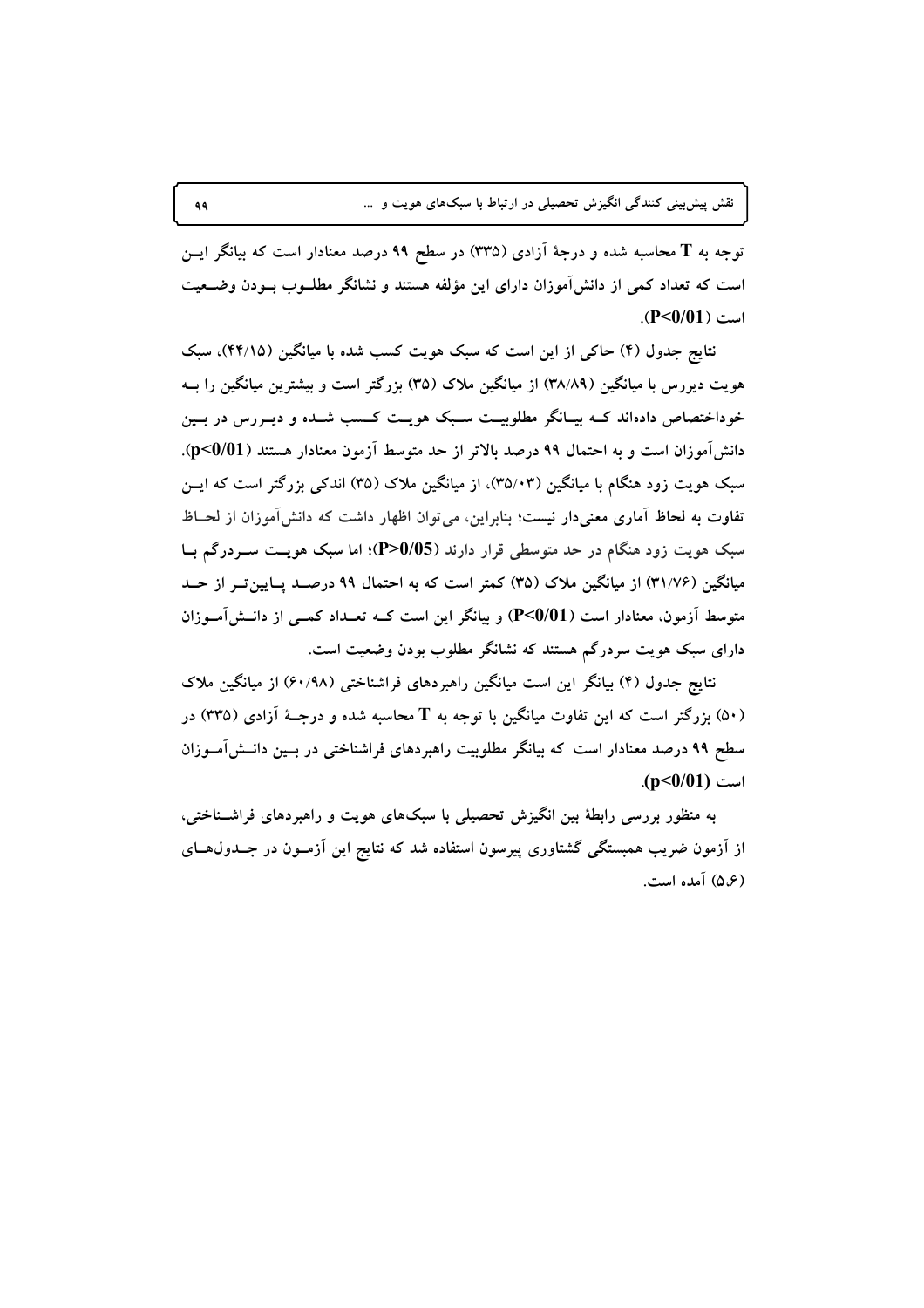| سبک زودهنگام                  | ا سیک دیررس                        | سبک سردرگم          | سبک کسب شده               |            | مؤ لفهها       |
|-------------------------------|------------------------------------|---------------------|---------------------------|------------|----------------|
| $\cdot/\cdot$ $\cdot$ $\cdot$ | $\cdot$ /1۳۹*                      | $-1/191$ **         | $\cdot$ /۳ $\vee$ ۹**     | r          |                |
| $\cdot$ / $\cdot$ ۶۱          | $\cdot$ / $\cdot$                  | $\frac{1}{2}$       | $\frac{1}{2}$             | <b>Sig</b> | انگیزش درونی   |
| $\cdot/1\cdot$ q#             | $\cdot/\cdot \wedge$               | $\cdot$ /17۳*       | <b>・/۳۳۲**</b>            | r          | انگیزش بیرونبی |
| 4/189                         | 4/199                              | 4/178               | $\cdot$ / $\cdot$ $\cdot$ | Sig        |                |
|                               |                                    |                     |                           |            |                |
| $-\cdot/(\cdot)$              | $ \cdot$ $/$ $\cdot$ $\tau$ $\tau$ | $\cdot$ / Y Y Y * * | $-170$ $**$               | r          |                |
| $\cdot$ /vaq                  | $\cdot$ / $9$ V۹                   | $\frac{1}{2}$       | $\cdot$ / $\cdot$ $\cdot$ | Sig        | بىانگيزشى      |

جدول ۵. نتایج ضریب همبستگی پیرسون جهت بررسی رابطهٔ بین انگیزش تحصیلی با سبکهای هویت دانش آموزان

نتایج مندرج در جدول (۵) حاکی از این است که بـین انگیــزش درونــی و ســبک هویــت کسب شده در سطح ۹۹ درصد و سبک هویت دیـررس در سـطح ۹۵ درصـد ارتبـاط مثبـت و معنیداری وجود دارد که افزایش انگیزش درونی باعث افزایش سـبک هویــت کــسب شــده در سطح ۹۹ درصد و افزایش سبک هویت دیررس در سطح ۹۵ درصد می شود و بالعکس. همچنین بین انگیزش درونی وسبک هویت سردرگم در سطح اطمینان ۹۹ درصد رابطهٔ منفی و معنــاداری وجود دارد که افزایش انگیزش درونی باعث کاهش سبک هویت سردرگم می شود. بین انگیــزش بیرونی و سبک هویت کسب شده درسطح اطمینان ۹۹ درصد و سبک هویت سـردرگم و ســبک زودهنگام در سطح ۹۵ درصد ارتباط مثبت و معنیداری وجود دارد؛ اما بین بی|نگیزشی و سبک هویت کسب شده در سطح اطمینان ۹۹ درصد، رابطهٔ منفی و معنــاداری وجــود دارد. مــیتــوان نتیجه گرفت که افزایش بی|نگیزشی باعث کاهش سبک هویت کسب شده می شـود و بـالعکس. همچنین بین بی|نگیزشی و سبک سردرگم در سطح اطمینان ۹۹ درصد رابطهٔ مثبـت و معنــاداری وجود دارد که افزایش بی انگیزشی باعث افزایش سبک هویت سردرگم می شود.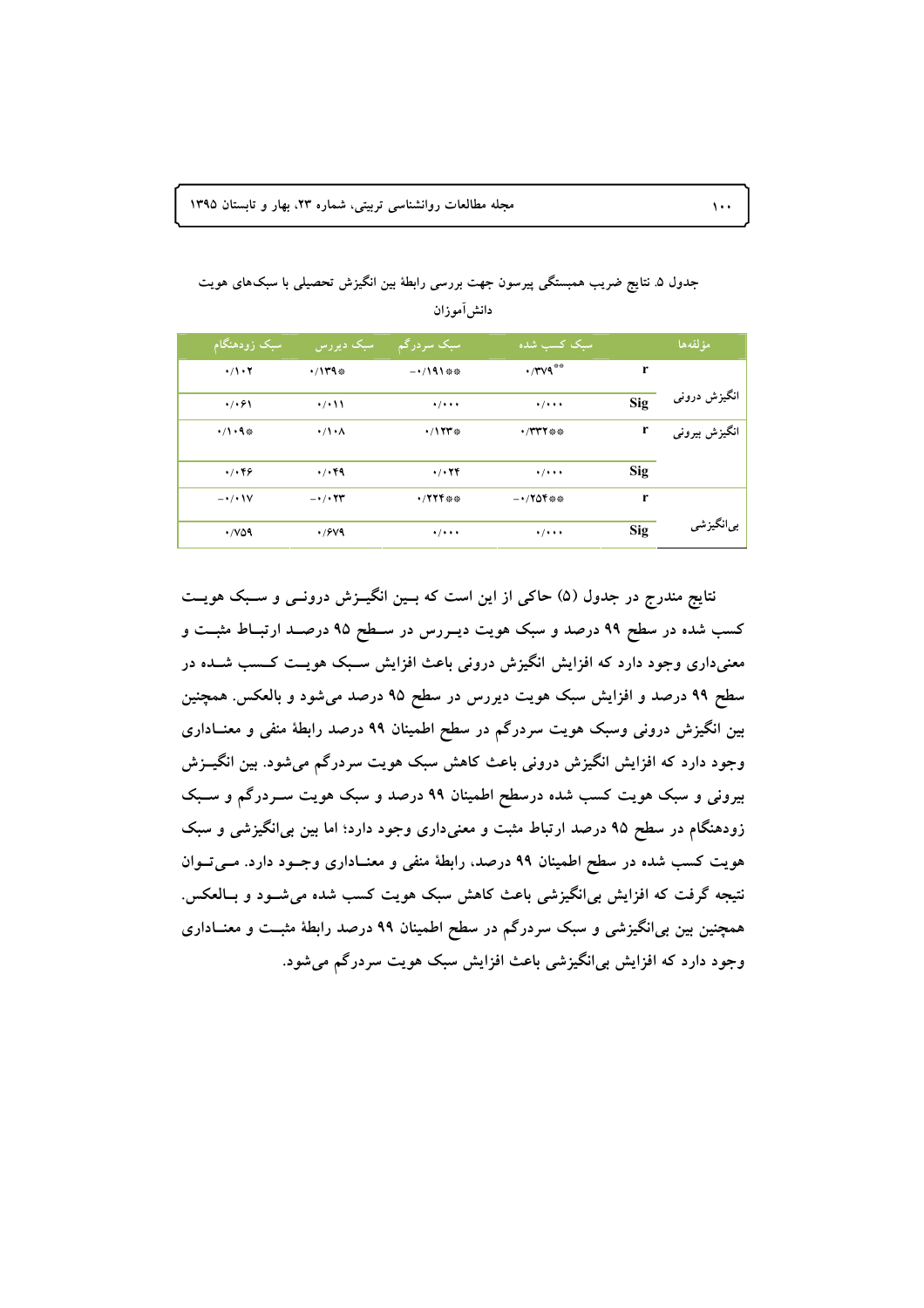.<br>جدول ۶ نتایج ضریب همبستگی پیرسون جهت بررسی رابطهٔ بین انگیزش تحصیلی و راهبردهای فراشناختی دانش آموزن

| بىانگيزشى                 | <mark>آ انگ</mark> یزش بیرونی <mark>ا</mark> | انگیزش درونی              |     | مؤ لفەھا            |
|---------------------------|----------------------------------------------|---------------------------|-----|---------------------|
| $ \cdot$ /۳۳۸ * *         | •/۳۲・※※                                      | •/۴۳۸**                   |     |                     |
|                           |                                              |                           |     | راهبردهای فراشناختی |
| $\cdot$ / $\cdot$ $\cdot$ | $\cdot$ / $\cdot$ $\cdot$                    | $\cdot$ / $\cdot$ $\cdot$ | Sig |                     |

نتایج جدول (۶) حاکی از این است که بین انگیزش درونی، انگیزش بیرونی با راهبردهــای فراشناختی در سطح ۹۹ درصد، ارتباط مثبت و معنــیداری وجــود دارد کــه افــزایش انگیــزش درونی، انگیزش بیرونی باعث افزایش و راهبردهای فراشناختی در سطح ۹۹ درصـد مــیشــود و بالعکس؛ اما بین بی|نگیزشی و راهبردهای فراشناختی در سطح ۹۹ درصد رابطهٔ منفی و معناداری وجود دارد که افزایش بی|نگیزشی باعث کاهش راهبردهای فراشناختی میشود و بالعکس.

به منظور بررسی نقش پیش بینی کنندگی انگیزش تحصیلی در رابطه با سبکهـای هویــت و راهبردهای فراشناختی از آزمون تحلیل رگرسیون به روش گام؛هگام استفاده شد کــه نتــایج ایــن آزمون در جدول (۷) ارائه شده است.

جدول ۷. نتایج رگرسیون جهت پیش بینی سبکهای هویت از روی انگیزش تحصیلی

|                     |                                                      |              |              |                             |                            |                      |                               |              | متغیرهای واردشده                     |                           |
|---------------------|------------------------------------------------------|--------------|--------------|-----------------------------|----------------------------|----------------------|-------------------------------|--------------|--------------------------------------|---------------------------|
| Sig                 | $\mathbf T$                                          | $\mathbf F$  | $\beta$      | $\, {\bf B}$                | $\rm SE$                   | $ADj.R^2$            | $\mathbb{R}^2$                |              | $\mathbf{R}$ الگو به معادله به ترتیب | متغیر های ملاک            |
|                     |                                                      |              |              |                             |                            |                      |                               |              |                                      |                           |
|                     |                                                      |              |              |                             |                            |                      |                               |              |                                      |                           |
| $\cdot/\cdot$ .     | V/F9                                                 | <b>08/1V</b> | $\cdot$ /۳۷۹ | 4/719                       | V/99                       | ۱۲۱۰.                | ۰/۱۴۴                         | $\cdot$ /۳۷۹ | انگیزش درونبی                        |                           |
| $\cdot/\cdot$ .     | $\mathbf{r}$ /1.                                     | 39/77        | $\cdot$ /140 | 4780                        | $V/\Lambda\Lambda$         | ۱۱۶۳.                | ۰/۱۶۸                         | $\cdot$ /۴۱۰ |                                      |                           |
| $\cdot$ / $\cdot$ + | $-\mathbf{Y}/\mathbf{Y}\boldsymbol{\wedge}$          | 70/74        | 4/177        | $\cdot$ /28                 | $V/\Lambda$                | $\cdot$ /1VA         | $\cdot / \sqrt{2}$            | $\cdot$ /۴۳۱ | بىانگيزشى                            | كسب شده                   |
|                     |                                                      |              |              |                             |                            |                      |                               |              |                                      |                           |
| $\cdot/\cdot$ .     | Y/19                                                 | 1V/F1        | 4/777        | $\cdot$ /۳۳ $\cdot$         | $\Lambda/\hat{r}$          | $\cdot/\cdot$ ۴۷     | $\cdot/\cdot$ $\circ$ $\cdot$ | .7779        | بىانگيزشى                            | ســبک هویـــت گام به گام  |
|                     | $\cdot$ / $\cdot$ $\cdot$ $ \cdot$ / $\cdot$ $\cdot$ | 11/۶۴        | $\cdot$ /۲۷۳ | .7011                       | $\lambda/\Delta\mathbf{Y}$ | $\cdot/\cdot$ ۶۰     | 4.60                          | 4/709        | انگیزش درونبی                        | سردرگم                    |
|                     | $\cdot$ / $\cdot$ 1 $\cdot$ / $\circ$ V1             | 9/91         | ۰/۱۳۹        | $\cdot$ / $\cdot$ V $\circ$ | $\Lambda/\Gamma$           | $\cdot$ / $\cdot$ 16 | 4/19                          | $\cdot$ /1۳۹ | انگیزش درونبی                        | ســبک هویـــت گام به گام  |
|                     |                                                      |              |              |                             |                            |                      |                               |              |                                      | ديررس                     |
|                     |                                                      | $f(\cdot)$   | $\cdot$ /1.9 | $\cdot$ / $\cdot$ 00        | 9/77                       | $\cdot/\cdot\cdot$ ٩ | $\cdot/\cdot$ \ Y             | $\cdot/1.9$  | انگیزش بیرونبی                       | ســـبک هویـــت گام به گام |
|                     |                                                      |              |              |                             |                            |                      |                               |              |                                      | زودهنگام                  |

 $\lambda$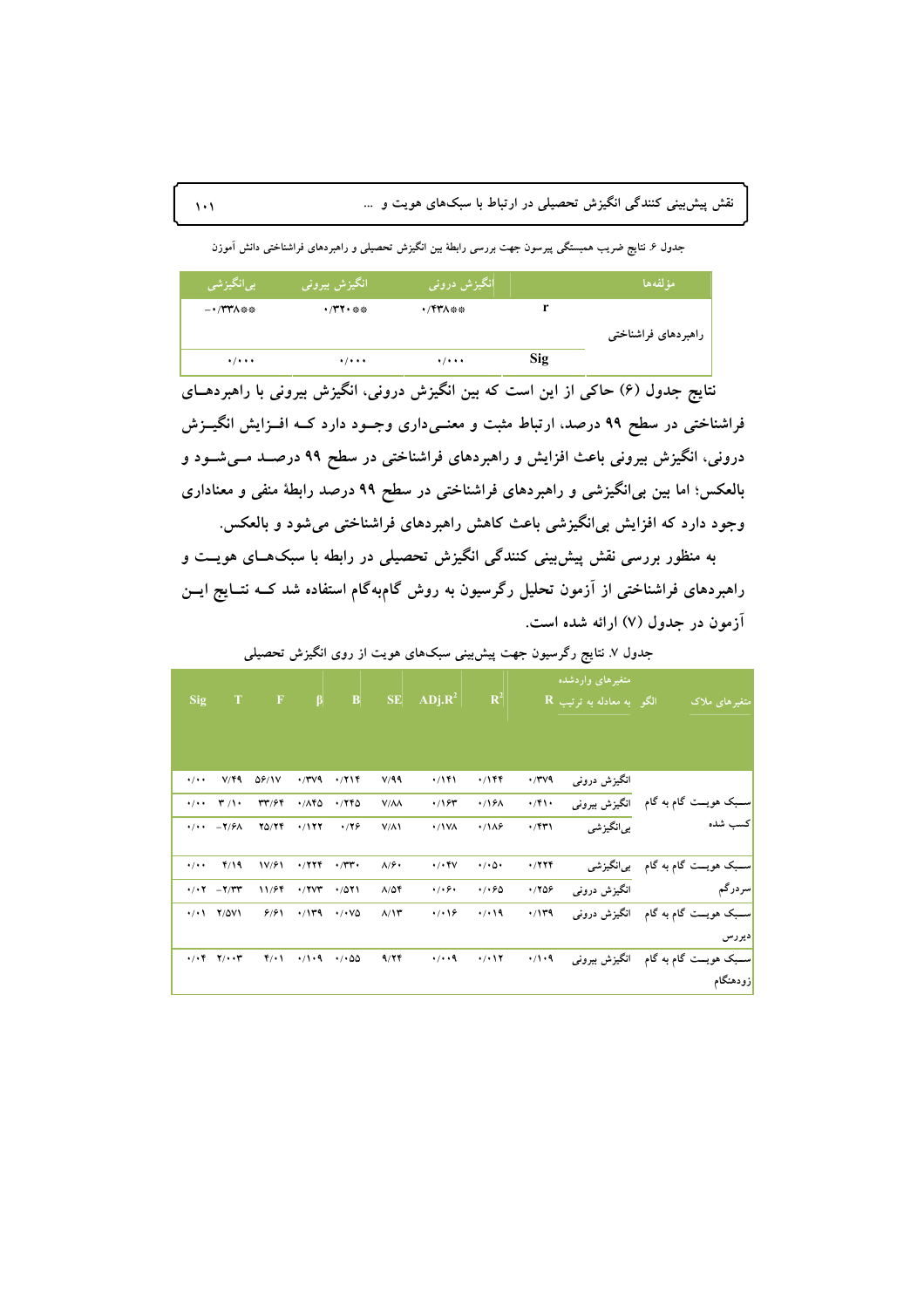نتایج جدول (۷) حاکی از این است که بــه منظــور بررســی نمــرات مؤلفــههــای انگیــزش تحصیلی در تبیین تغییرات مربوط به هویت کسب شده در گام نخست، مؤلفهٔ انگیزش درونی بــه تنهایی (۱۴/۱) درصد از واریانس نمرات هویت کسب شده را تبیین میکند. در گام دوم مؤلفـهٔ انگیزش بیرونی همراه با مؤلفهٔ انگیزش درونی ضریب همبستگی را به (۰/۴۱۰) ارتقا داده اســت که در گام دوم مؤلفهٔ انگیزش بیرونی وارد معادله و به میزان (۱۶/۳) درصد از واریانس نمــرات هویت کسب شده را تبیین میکند؛ به همین صورت در گام سوم مؤلفهٔ بــیانگیزشـــی همــراه بــا مؤلفهٔ انگیزش درونی و انگیزش بیرونی ضریب همبستگی را به (۰/۴۳۱) ارتقــا داده اســت کــه درگام سوم مؤلفهٔ بیlنگیزشی (۱۷/۸) درصد از واریانس نمرات هویــت کــسب شــده را تبیــین **.(+,)**

**)./ 0123 8\$-@c `3!D PJ7 )7 !- W+ -- -, (\$) <\ (7) I%(F a 9** در تبیین تغییرات مربوط به هویت سردرگم، درگام اول مؤلفهٔ بی[نگیزشی به تنهایی (۴/۷) درصد از واریانس نمرات سبک هویت سردرگم را تبیین میکند. در گــام دوم مؤلفــهٔ انگیــزش درونـــی همراه با مؤلفهٔ بی[نگیزشی ضریب همبستگی را به ۱٬۲۵۶ ارتقا داده است که در گام دوم با وارد شدن انگیزش درونی در معادله، مؤلفهٔ انگیزش درونی (۶) درصــد از واریــانس نمــرات هویــت سردرگم را تبیین میکند.

**01S23 8S\$-S@c `3!SD PJS7 )7 !- W+ -- -, 73 3 !2- (7) I%(F a 9** تحصیلی در تبیین تغییرات مربوط به هویت دیررس، از میان تمام مؤلفههای انگیــزش تحــصیلی، تنها مؤلفهٔ انگیزش درونی وارد معادله شده است. این مؤلفه به تنهایی قدرت تبیین (۱/۶) درصد از کل واریانس نمرات سبک هویت دیررس را دارد که ســایر مؤلفــههــای انگیــزش تحــصیلی، **.( 3( 3 X ! \$ 657 5 ) 3** 

نتایج مندرج در جدول (۷) حاکی از ان است به منظور بررسی ســهم نمــرات مؤلفــههــای انگیزش تحصیلی در تبیین تغییرات مربوط به هویت زودهنگام، از میان تمام مؤلفههای انگیــزش تحصیلی تنها مؤلفهٔ انگیزش بیرونی وارد معادله شده است که این مؤلفه به تنهایی قدرت تبیــین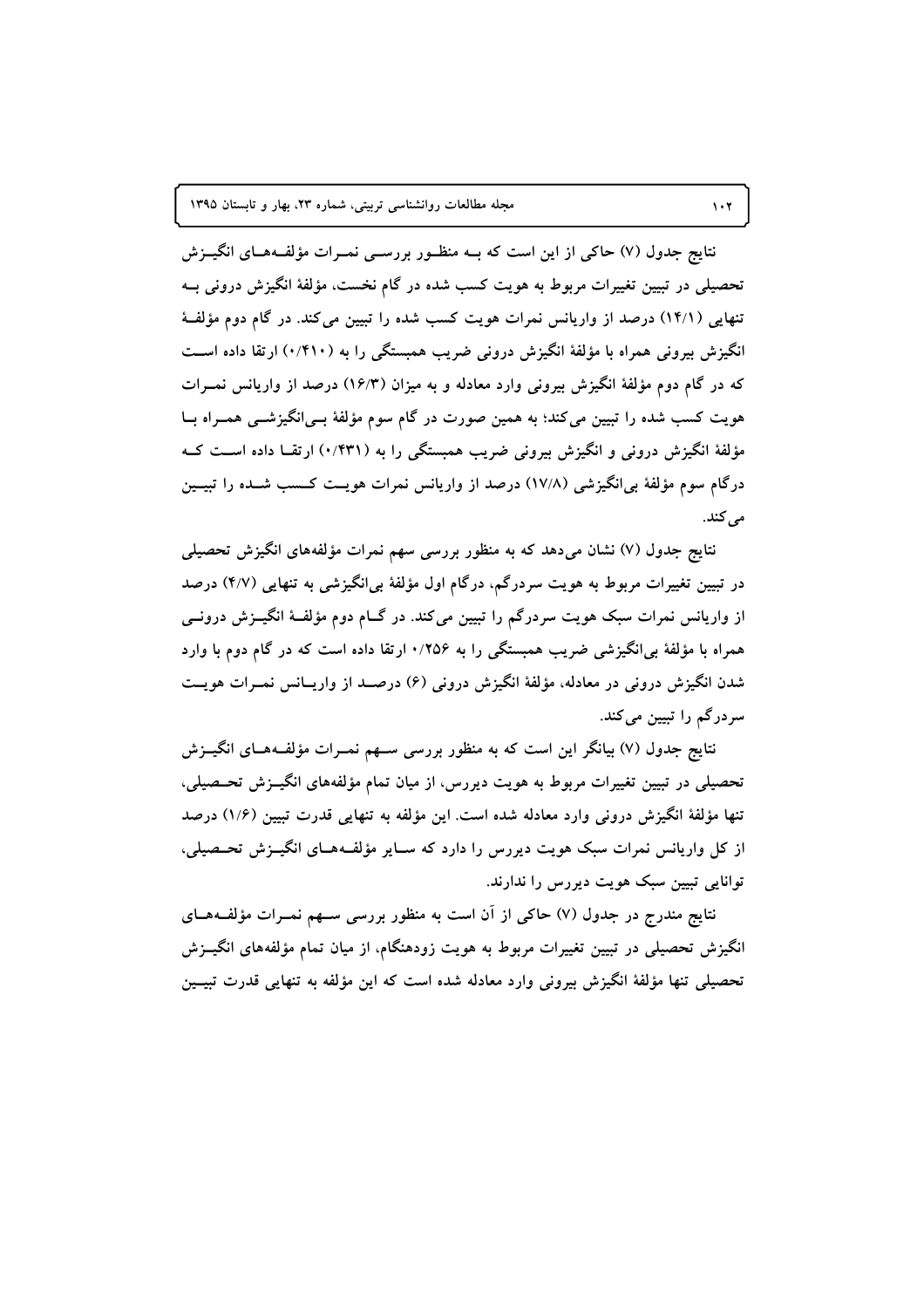(۰/۹) درصد از کل واریانس نمرات سبک هویت زودهنگام را دارد؛ این درحالی است که سایر مؤلفههای انگیزش تحصیلی، توانایی تبیین سبک هویت زودهنگام را ندارند.

به منظور بررسی نقش پـیش:پینــی کننــدگی انگیــزش تحــصیلی در رابطــه بــا راهبردهــای فراشناختی، از آزمون تحلیل رگرسیون به روش گام؛بهگام استفاده شد که نتــایج ایــن آزمــون در جدول (۸) ارائه شده است.

| <b>Sig</b>                | $\mathbf{T}$    | $\mathbf F$                   | $\beta$                     | $\mathbf{B}$    | SE.                        | $ADj.R^2$    | $\mathbb{R}^2$ |              |                  | متغیر ملاک                   |
|---------------------------|-----------------|-------------------------------|-----------------------------|-----------------|----------------------------|--------------|----------------|--------------|------------------|------------------------------|
|                           |                 |                               |                             |                 |                            |              |                |              | شده به معادله به |                              |
|                           |                 |                               |                             |                 |                            |              |                |              | ترتيب            |                              |
| $\cdot/\cdot$             | $\Lambda$ /٩.   | Y9/Y9                         | $\cdot$ /۴۳۸                | $\cdot$ /۲۷۵    | $\lambda$ /۶۶              | $\cdot$ /119 | .7197          | $\cdot$ /۴۳۸ |                  | <mark>راهبردهــ</mark><br>ای |
|                           |                 |                               |                             |                 |                            |              |                |              | انگیزش درونبی    | <mark>افراشناختبی</mark>     |
| $\cdot$ / $\cdot$ $\cdot$ | $-\frac{9}{11}$ | $\Delta \cdot$ / $\epsilon$ V | $\cdot$ /0 $\lambda\lambda$ | $\cdot$ /10V    | $\Lambda/\Upsilon\Upsilon$ | 4/779        | $\cdot$ /777   | $\cdot$ /۴۸۳ |                  |                              |
|                           |                 |                               |                             |                 |                            |              |                |              | بی انگیزشی       |                              |
| $\cdot/\cdot$ ۳           | Y/11            | 30/67                         | $\cdot$ / $\vee$ 9 $\vee$   | $\cdot/\cdot$ ۶ | $\Lambda/\Upsilon$         | rrv.         | .7777          | ۶/۴۹۳        |                  |                              |
|                           |                 |                               |                             |                 |                            |              |                |              | انگیزش بیرونی    |                              |

جدول ۸ نتایج رگرسیون جهت پیش بینی راهبردهای فراشناختی از روی انگیزش تحصیلی

نتایج مندرج در جدول (۸) حاکی از آن است که بهمنظور بررسی سهم نمرات مؤلفـههــای انگیزش تحصیلی در تبیین تغییرات مربوط به راهبردهای فراشناختی، درگام اول مؤلفهٔ انگیــزش درونی با ضریب همبستگی ۰/۴۳۸ به تنهـایی (۱۸/۹) درصـد از واریــانس نمــرات راهبردهــای فراشناختی را تبیین می کند. در گام دوم مؤلفهٔ بی!نگیزشی همراه با مؤلفهٔ انگیزش درونی ضریب همبستگی را به ۰/۴۸۳ ارتقا داده است که در گام دوم با وارد شدن مؤلفهٔ بی!نگیزشی به معادله، این مؤلفه (٢٢/٩) درصد از واریانس نمرات راهبردهای فراشناختی را تبیین میکنـد؛ بـه همـین صورت در گام سوم مؤلفهٔ انگیزش بیرونی همراه با مؤلفههای بــی|نگیزشـــی و انگیــزش درونـــی ضریب همبستگی را به ۰/۴۹۳ ارتقا داده است که در گام سوم مؤلفهٔ انگیــزش بیرونــی (۲۳/۷) درصد از واریانس نمرات راهبردهای فراشناختی را تبیین میکند.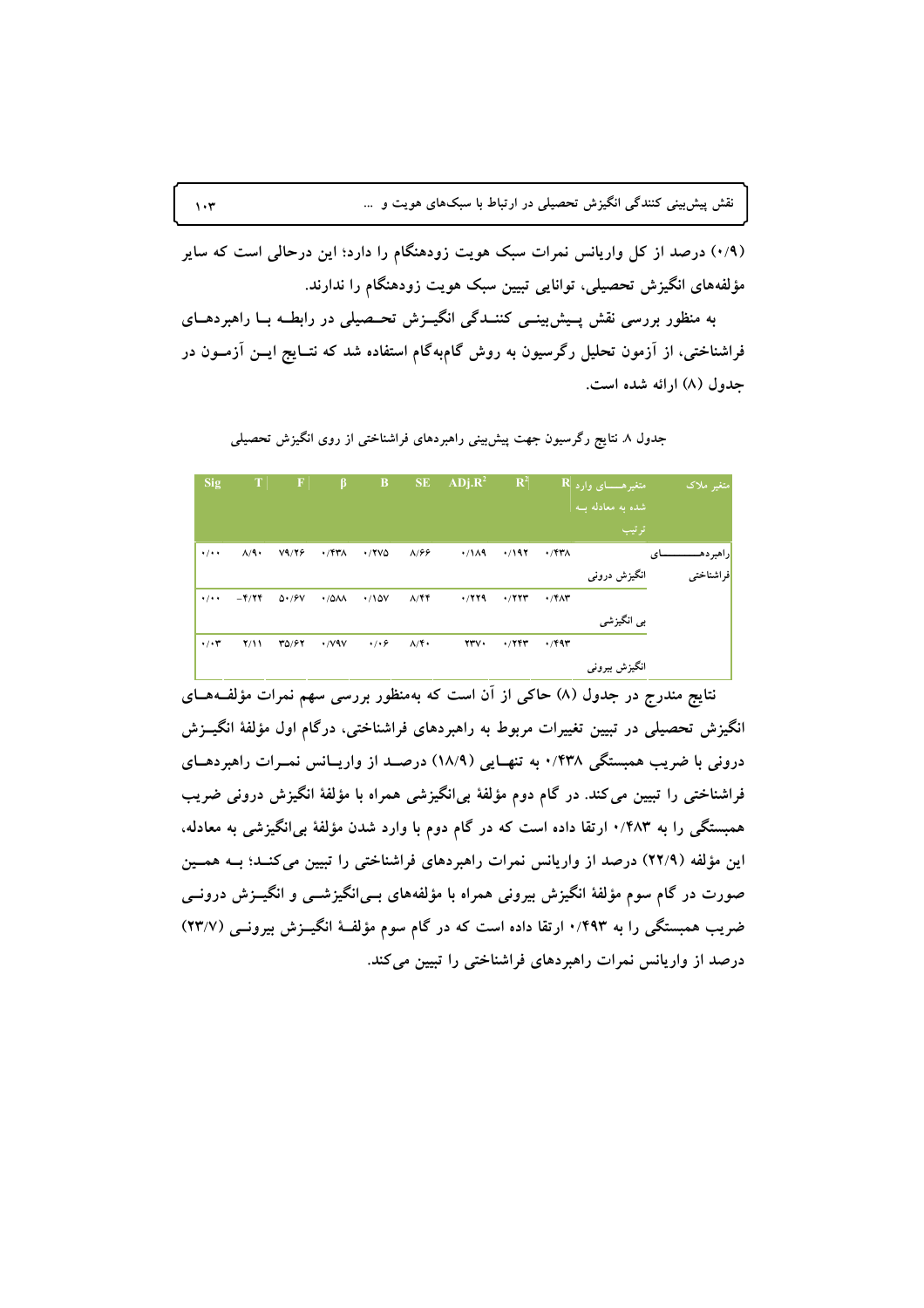#### بحث و نتیجهگیری

هدف پژوهش حاضر، تعیین نقش پـیش بینـی کننـدگی انگیـزش تحـصیلی در ارتبـاط بـا سبکهای هویت و راهبردهای فراشناختی دانش آموزان است.

نتايع مندرج در جدول (۴) در زمينهٔ بررسي وضعيت انگيزش تحصيلي دانش آموزان نــشان میدهد که دانش آموزان از لحاظ انگیزش تحصیلی در وضعیت مطلــوبی قــرار دارنــد و مؤلفــهٔ انگیزش بیرونی، میانگین بیشتری نسبت به مؤلفهٔ انگیزش درونی به خود اختصاص داده است که این یافتهها با نتایج پژوهش(روشن میلانی و همکاران. ۱۳۹۰) همخوانی دارد. در تبیین این نتیجه می توان گفت، دانش آموزان از انگیزش تحصیلی بالایی، به خصوص در مؤلفهٔ انگیــزش بیرونــی برخوردار هستند که در این راستا، «دسی و رایان، ۲۰۰۰؛ لی و همکاران، ۲۰۱۰» معتقدنـد کـه رفتار آنان از بیرون توسط عوامل بیرونی و افراد دیگر دیکته میشود؛ به جای تمرکز بر تکلیف و احساس رضایت از انجام خوب آن، در انتظار نوعی یاداش یا تنبیه اجتماعی، در مقابل انجام یــا عدم انجام تكليف هستند.

نتایج مندرج در جدول (۴) در زمینهٔ بررسی وضعیت سبکهای هویتی دانش آمــوزان نـــشان میدهد که دانش آموزان از لحاظ سبکهای هویت، در وضعیت مطلوبی قرار دارند. سبک هویت کسب شده دارای بیشترین میانگین و سبک هویـت سـردرگم دارای کمتـرین میــانگین در بــین دانش آمـوزان اسـت كــه ايــن يافتــههــا بــا نتــايج يـــژوهش برقــىمقــدم و همكــاران (١٣٨٨)، کشاورزیارشدی (۱۳۸۸) همخوانی دارد. در تبیین این نتیجه می توان گفت ایس افسراد از یک دوره اکتشاف گذشتهاند و دارای تعهدات ثابتی هستند، استقلال رأی دارند، خلاق ترنــد و تفکــر پیچیدهتری دارند، دارای حداقل میزان اضطراب و قدرتطلبےانــد، در اسـتفاده از شــیوههــای شناختی به شیوهٔ تعمقی تمایل دارند، دارای سطح قضاوت اخلاقی بالا و نگرش مستقل هــستند، میزان کنترل درونی در آنها بالاست، در شرایط استرسزا عملکرد بهتری دارنــد، دارای هــوش و پیچیدگی های شناختی بالاتری هستند، به خود با دید مثبت نگاه می کنند و در عین داشتن روابـط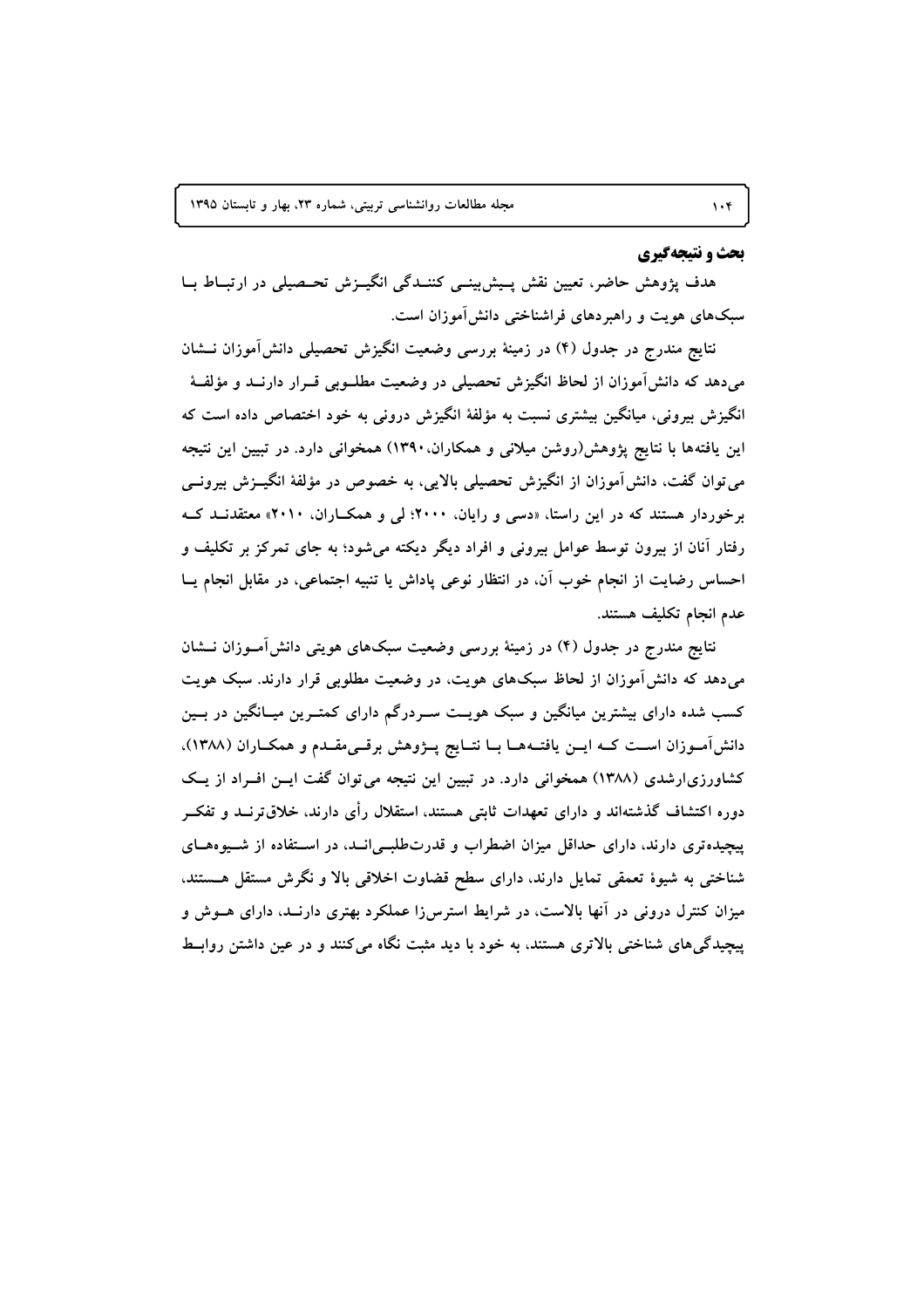مطلوب با خانواده به نحو چشمگیری مستقل هستند و در پــذیرش عقایــد جدیــد پــذیرا هــستند (انصاری و اسکویی، ۱۳۸۰).

نتایج مندرج در جدول (۴) در زمینهٔ بررسی وضعیت راهبردهای فراشناختی دانش[مــوزان. نشان میدهد که دانش آموزان از لحاظ راهبردهای فراشناختی در وضعیت مطلــویی قراردارنــد و دارای بیشترین میانگین در زمینهٔ راهبردهای فراشناختی هستند. این یافتههــا بــا نتــایج پـــژوهش صفری و همکاران (۱۳۹۱) همخوانی دارد. در تبیین این نتیجــه مــی تــوان گفــت، یادگیرنــدگان اثربخش به مراتب نسبت به سایرین از لحاظ مهارتهای فراشناختی، در سطحی بالاتر قرار دارنــد. از این دیدگاه، پادگیرندگان اثریخش کسانی هستند کبه در گیبر فراینیدهای فراشیناخت شیامل: برنامهریزی، نظارت و اندیشیدن میشوند (واتکینز '،۲۰۰۵؛ به نقل از صفری وهمکاران،۱۳۹۱).

نتایج مندرج در جدول (۵) در زمینهٔ رابطهٔ بین انگیــزش تحــصیلی بــا ســبکهــای هویــت دانشآموزان نشان میدهد، بین انگیزش درونی، بیرونی با سبک هویت کسب شده، ارتباط مثبت و معنیداری وجود دارد؛ اما بین بی انگیزشی با سبک هویت کسب شده ارتباط منفی و معنــیدار وجود دارد، همچنین انگیزش درونی با سبک هویت سردرگم رابطهٔ منفی و معناداری دارد. ایــن یافتهها با نتایج پژوهش برزونسکی (۲۰۰۸) همخوانی دارد. در تبیین این ادعا می توان گفت، از آنجا که انگیزشهای تحصیلی از وجود و باورهای شخص نشأت میگیرد. این باورها مــیتوانــد وابسته به هویت اشخاص در طول زمان باشد؛ چرا که شخص در برخورد با محیط و خـانواده و اجتماع به باورهایی در مورد خود دست می یابد.

نتایج مندرج در جدول (۶) در زمینهٔ رابطهٔ بین انگیزش تحصیلی با راهبردهای فراشـناختی دانش آموزان نشان می دهد بین انگیزش درونی و بیرونی با راهبردهای فراشناختی ارتباط مثبت و معنی داری وجود دارد که انگیزش درونی با راهبردهای فراشناختی بیشترین ارتبـاط را دارد؛ امــا بین بی انگیزشی و راهبردهای فراشناختی رابطهٔ منفی و معناداری وجود دارد. این یافتهها با نتایج

 $1$  - Watkinz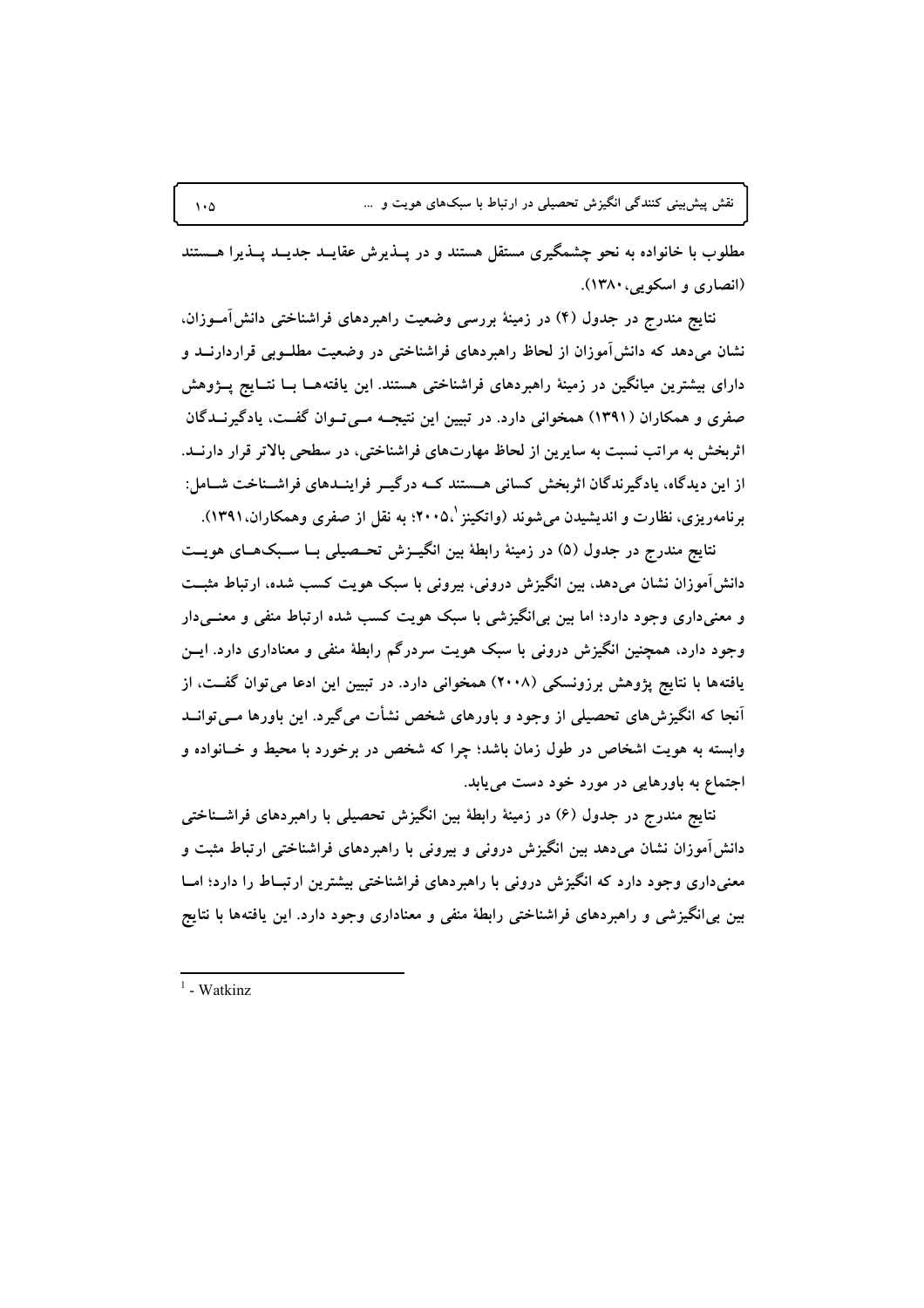یژوهش حاتمی و همکباران (۱۳۹۱)، اژهای و همکباران (۱۳۹۰) و شبارپ (۲۰۰۲) همخبوانی دارد. در تبیین این نتیجه می توان گفت، دانش آموزان در بهکارگیری راهبردهای فراشناختی دارای حق انتخاب آزاد و نقش فعالی هستند که اینها خود عوامل مؤثر بر بهبود انگیزش مطرح شدهانــد (محمدی درویش بقال و همکاران، ۱۳۹۲).

نتايج مندرج در جدول (۷) در زمينهٔ نقش پيش بيني كنندگي انگيزش تحصيلي در رابطه بــا سبکهای هویت دانش آموزان نشان می دهد که برای تبیین سـبک هویــت کــسب شــده توسـط انگیزش تحصیلی بهترتیب در گام اول مؤلفهٔ انگیزش درونی، گام دوم انگیزش بیرونی وگام سوم بی انگیزشی وارد معادله شدهاند و روی هم رفته ۱۸/۶ درصد از واریانس نمرات هویـت کــسب شده را تبیین میکنند. ضریب بتای استاندارد شده نشان میدهد که اگر مؤلفهٔ انگیزش درونی یک انحراف استاندارد تغییر کند، سبک هویت کسب شده ۰/۳۷ انحراف استاندارد در همـان جهـت تغییر می کند و اگر مؤلفهٔ انگیزش بیرونی یک انحراف استاندارد تغییرکند، سـبک هویــت کــسب شده ۰/۸۴ انحراف استاندارد در همان جهت تغییر می کند؛ همچنین اگر مؤلفهٔ بی انگیزشمی پک انحراف استاندارد تغییر کند، سبک هویت کسب شده ۱/۱۲ انحراف استاندارد در همسان جهت تغيير مي كند.

در تبیین تغییرات مربوط به هویت سردرگم توسط انگیــزش تحــصیلی، در گــام اول مؤلفــهٔ بی|نگیزشی وگام دوم انگیزش درونی وارد معادله شدهاند و با هم ۶/۵ درصد از واریانس نمرات هویت سردرگم را تبیین میکنند. ضریب بتای استاندارد شده نیز نشان میدهــد کــه اگــر مؤلفــهٔ بی انگیزشی یک انحراف استاندارد تغییر کند، سبک هویت سردرگم ۰/۲۲ انحراف اسـتاندارد در همان جهت تغییرمی کند؛ همچنین اگر مؤلفهٔ انگیزش درونی یک انحـراف اســتاندارد تغییرکنــد، سبک هویت سردرگم ۰/۲۷ انحراف استاندارد در همان جهت تغییر می کند.

درتبيين تغييرات مربوط به هويت ديررس توسط انگيزش تحـصيلي، تنهــا مؤلفــهٔ انگيــزش درونی وارد معادله شده است. این مؤلفه به تنهایی قدرت تبیـین ۱/۶ درصـد از کـل واریـانس نمرات سبک هویت دیررس را دارد و سایر مؤلفههای انگیزش تحصیلی، توانــایی تبیــین ســبک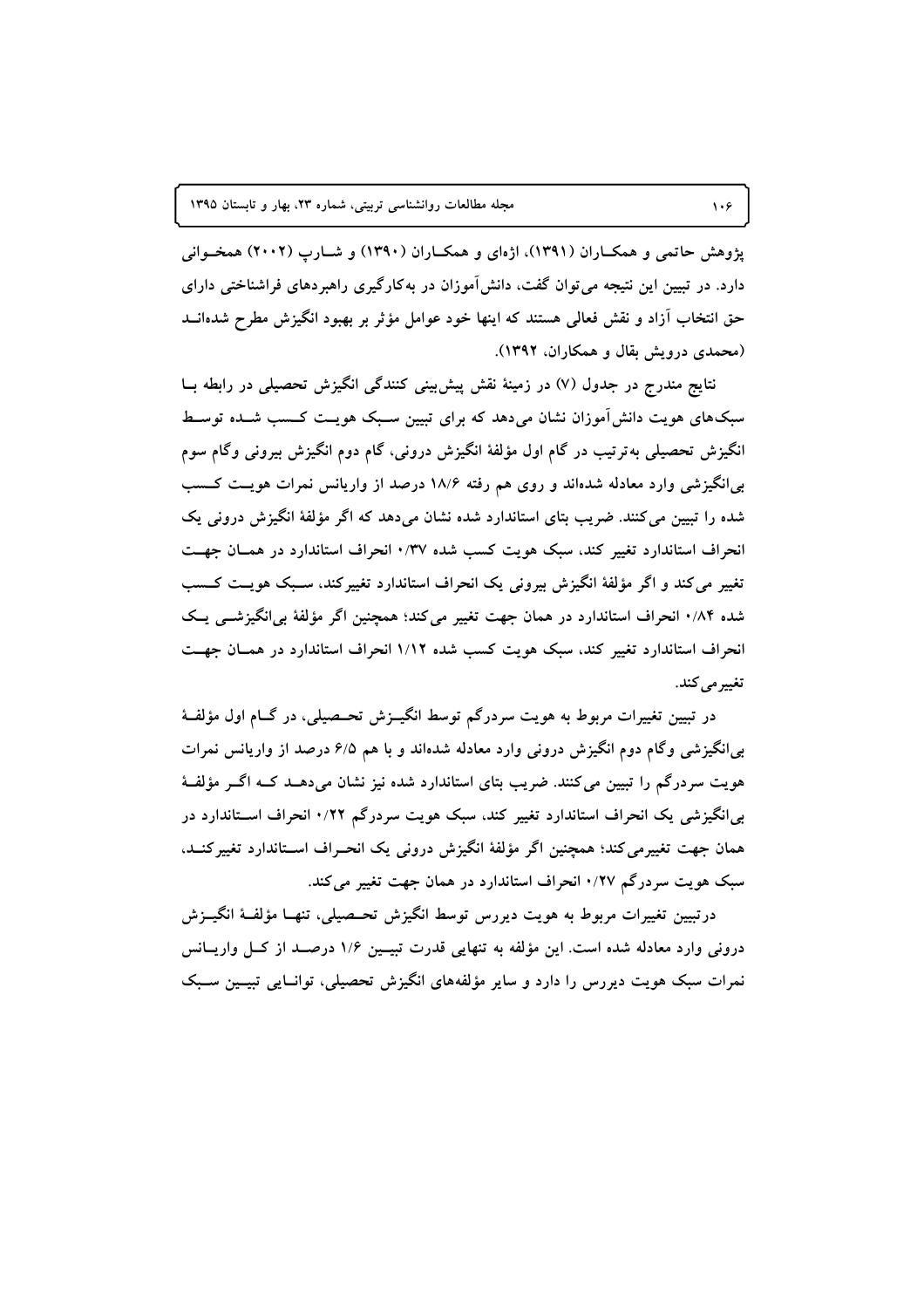هویت دیررس را ندارند. ضریب بتای استاندارد شده نیز نشان می دهــد کــه اگرمؤلفــهٔ انگیــزش درونی یک انحراف استاندارد تغییر کند، سبک هویت دیررس ۰/۱۳ انحراف استاندارد در همــان جهت تغییر میکند.

در تبیین تغییرات مربوط به هویت زود هنگام توسط انگیزش تحصیلی تنها مؤلفـهٔ انگیــزش بیرونی وارد معادله شده است که این مؤلفه به تنهایی قدرت تبیین ۰/۹ درصد از کــل واریــانس نمرات سبک هویت زودهنگام را دارد و سایرمؤلفههای انگیزش تحصیلی توانسایی تبیسین سـبک هویت زودهنگام را ندارند و ضریب بتای استاندارد شده نشان میدهــد کــه اگرمؤلفــهٔ انگیــزش بیرونی یک انحراف استاندارد تغییر کند، سبک هویــت زودهنگــام ۱۰/۰ انحــراف اســتاندارد در همان جهت تغيير مي كند.

نتایج مندرج در جدول (۸) در زمینهٔ نقش پیش:ینی کنندگی انگیزش تحصیلی در رابطه بــا راهبردهای فراشناختی دانش آموزان نشان میدهد که در گام اول مؤلفهٔ انگیزش درونــی، درگــام دوم بی[نگیزشی و درگام سوم انگیزش بیرونی، روی هم رفته ۲۴/۳ درصد از واریــانس نمــرات راهبردهای فراشناختی را تبیین میکنند. ضریب بتای استاندارد شده نیز نشان مــیدهــد کــه اگــر مؤلفهٔ انگیزش درونی یک انحراف استاندارد تغییر کنــد، راهبرهــای فراشــناختی ۰/۴۳ انحــراف استاندارد در همان جهت تغییرمی کند و اگر مؤلفهٔ بی انگیزشی یک انحراف استاندارد تغییر کنــد. راهبردهای فراشناختی ۰/۵۸ انحراف استاندارد در همان جهت تغییر می کند. همچنین اگر مؤلفهٔ انگیزش بیرونی یک انحراف استاندارد تغییر کند، راهبردهای فراشناختی ۰/۷۹ انحراف استاندارد در همان جهت تغيير مي كند.

با توجه به نتایج یافتهها، می توان گفت دانش آموزانی که سبک هویت کــسب شــده دارنــد، درصدد هستند تا جنبههای روانی خود و حقیقت عینی را بهتر کشف کنند و بــشناسند کــه ایــن سبک با راهبردهای فراشناختی که کسب آگاهی و شـناخت از نقــاط قــوّت و ضــعف فعالیــت شناختی خود است، تشابه دارد و در نتیجه دانش آموزانی که دارای سبک هویت کــسب شــده و راهبردهای فراشناختی هستند، از انگیزش درونسی برخوردارنــد. افــراد دارای انگیــزش درونــی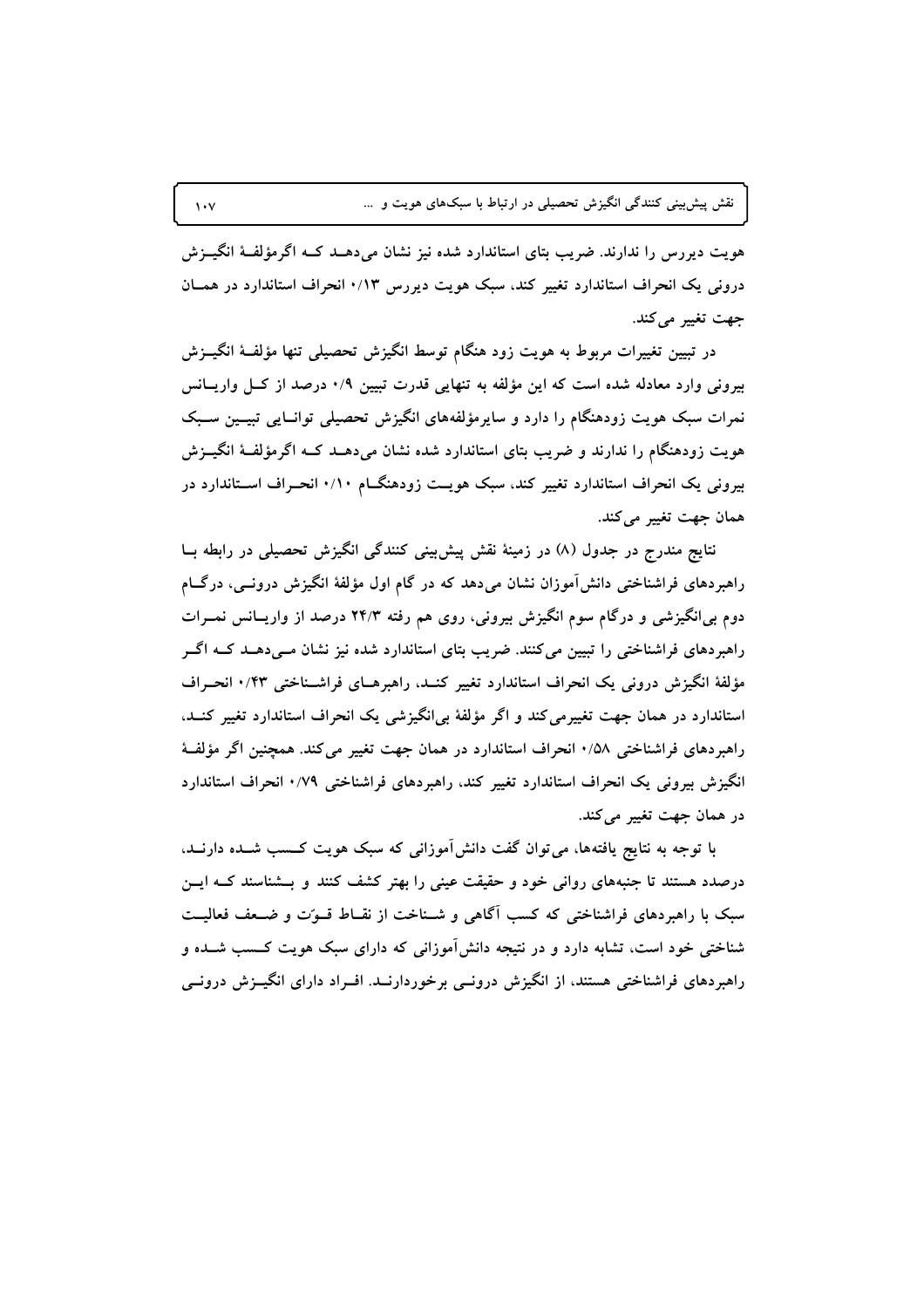تکالیف را به صورت خودجوش و درونی انجام میدهند؛ بنابراین، توجه بــه انگیــزش تحــصیلی بهعنوان عاملی اثربخش در بهکاربردن راهبردهای فراشناختی و بـهدسـت آوردن سـبک هویـت مناسب، می تواند موجب دستیابی به منافع چشمگیرتری در سطح فردی واجتماعی شود؛ به همین دلیل، دانشآموزان برای پیشبرد اهداف آموزشی و دستیابی به آنها نیاز به انگیزش تحصیلی دارند که بتوانند با اتکای به آن، عملکرد تحصیلی خود را بهبود بخشند و به شناختی بهتـر از خــود و فعالیت شناختی خود برسند.

پیشنهاد می شود که معلمان در کلاس های خویش بـا توجـه بــه شــناخت خــود از ســطح توانایی ها و شرایط روحی و جسمی دانش آموزان، روش تدریس مناسب (اکتشافی، کاوشگری، حل مسأله و …) را انتخاب کنند تا دانشآموزان به جای انگیــزش بیرونــی از انگیــزش درونــی استفاده کنند. معلمان با فراهم کردن شرایط مناسب برای دانش آموزان جهت کــسب موفقیــت در درس جدید، به آنان کمک خواهند کرد تا به تصویری مثبت از توانایی خود دست یابنــد؛ زیــرا یادگیری همراه با موفقیت به ایجاد انگیزه و به دنبال آن تصوری مثبت از هویت خویش در فــرد میشود. آموزش انواع راهبرهای فراشناختی به دانشآموزان باعث ایجاد سبک هویــت موفــق در دانش[موزان خواهد شد. رفتار معلمان باید با توجه به شناخت آنان از سبک هویت دانش[موزان باشد که این خود باعث انگیزش تحصیلی و استفاده از راهبردهای فراشناختی در دانــش[مــوزان مي شو د.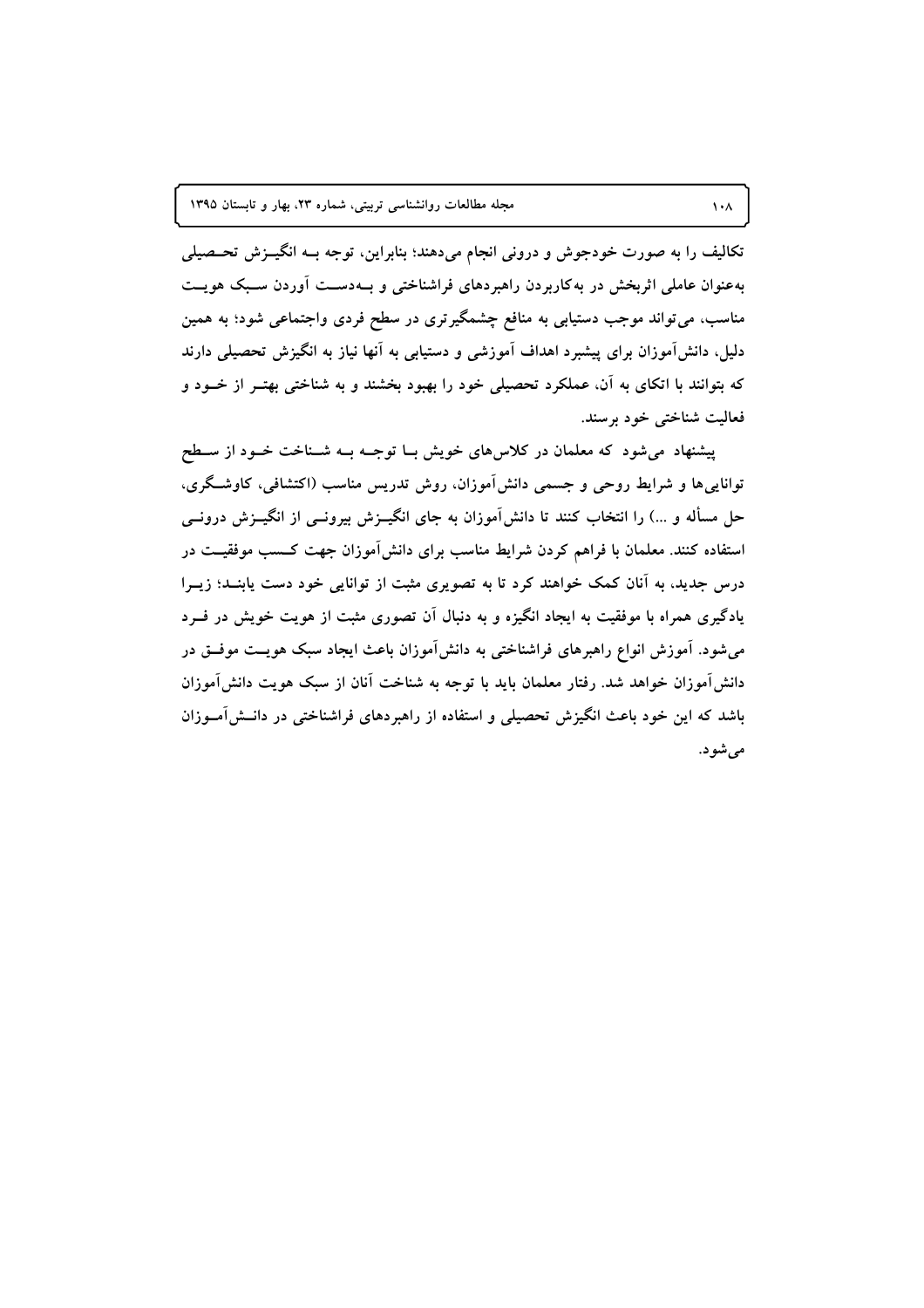منابع

ا اژهاي، جواد؛ ويساني، مختار؛ سيادت، سيميه سيادات؛ خيضري آذر، هيمن (١٣٩٠). انگية ش تحصیلی و اضطراب آمار: بررسی نقش میانجی راهبردهای یادگیری. مجلهٔ روانشناسی. شماره ۵۸. صص ١٢٨ - ١١٠. ۲ امیدیان، مرتضبه (۱۳۸۷). هویت از دیدگاه روانشناسبه به یزد: انتشارات دانشگاه یزد. ۱۳.انصاری، زهرا؛ اسکوپی، نسرین (۱۳۸۰). هویت. تهران: مرکز فرهنگی و انتشاراتی ایتا. ۴ بېرقبې مقدم، جعفير؛ جوادي مــشيرف، بتــول، مظفـيري، ســيداميراحـمد؛ گروســي، ميرتقــي (١٣٨٨). ارتباط سبکهای هویت با عوامل برانگیزاننساه و احساس موفقیت. فراسوی موفقیت. سال ۳. شماره 11. صص 100-110. 0.حسين زاده، على اصغر؛ سياه منصور، مرْكان (١٣٩٠).رابطهٔ حمايت اجتماعي وعـزت نفـس بـا سبکهای هویت دانشجویان. پژوهش های روانشناسی اجتماعی. دوره ۱. شماره ۱. صص ۸۸-۷۴. عروشين ميلاني، شيوا؛ آقايه منو ر، اسماعيل؛ خر دمند، فاطمه؛ صبو ري، احسان؛ ميكـائيله، پيمـان؛ مسعودی، سیما؛ متلکر، مرتضبی (۱۳۹۰). بررسبی انگیزش تحصیلی و ارتباط آن با وضعیت فردی و پیشرفت تحصیلی دانشجویان پزشکی مقطع علوم پایهٔ دانشگاه علوم پزشکی ارومیه. دو ماهنامهٔ دانشکده پرستاری و مامایی ارومیه. دورهٔ ۹. شماره ۵. صص ۳۶۶-۳۵۷. ۷.سلیمانیان، علی اکبر؛ درودی، حمید؛ گل پیچ، زینب (۱۳۹۲). پیش بینسی رشت شخلی به اسیاس سبکهای هویت در دانشجویان مراکز آموزش عالی شهر بجنورد. فصلنامهٔ پژوهش و برنامهریـزی در آموزش عالی. شماره ۶۸. صصر ۱۷۵-۱۶۱. ۸سیف، علی اکبر (۱۳۹۱). روانشناسی پرورشی نوین (روانشناسی یادگیری و آموزش). ویه رایش هغتيه. تهران: نشير دو دان. ۹ .سيف، علي/كبر (١٣٧٩). روانشناسي پرورشي (روانشناسي پادگيري و آموزش ). تهران: آگاه ۱۰.صابر، سوسن؛ پاشاشىرىفى، حسىن (۱۳۹۲). پىش بىنىي ابعـاد درگىيەي تحـصيلى بىر اسـاس سبکهای مویت در دانشرآموزان دختـر پایـهٔ اول دبیرسـتانهـای دولتـی تهـران. پـژوهش در برنامهریزی درسی. سال دهم. دوره ۲. شماره ۱۱. صص ۷۲-۵۸.

 $\mathbf{1} \cdot \mathbf{9}$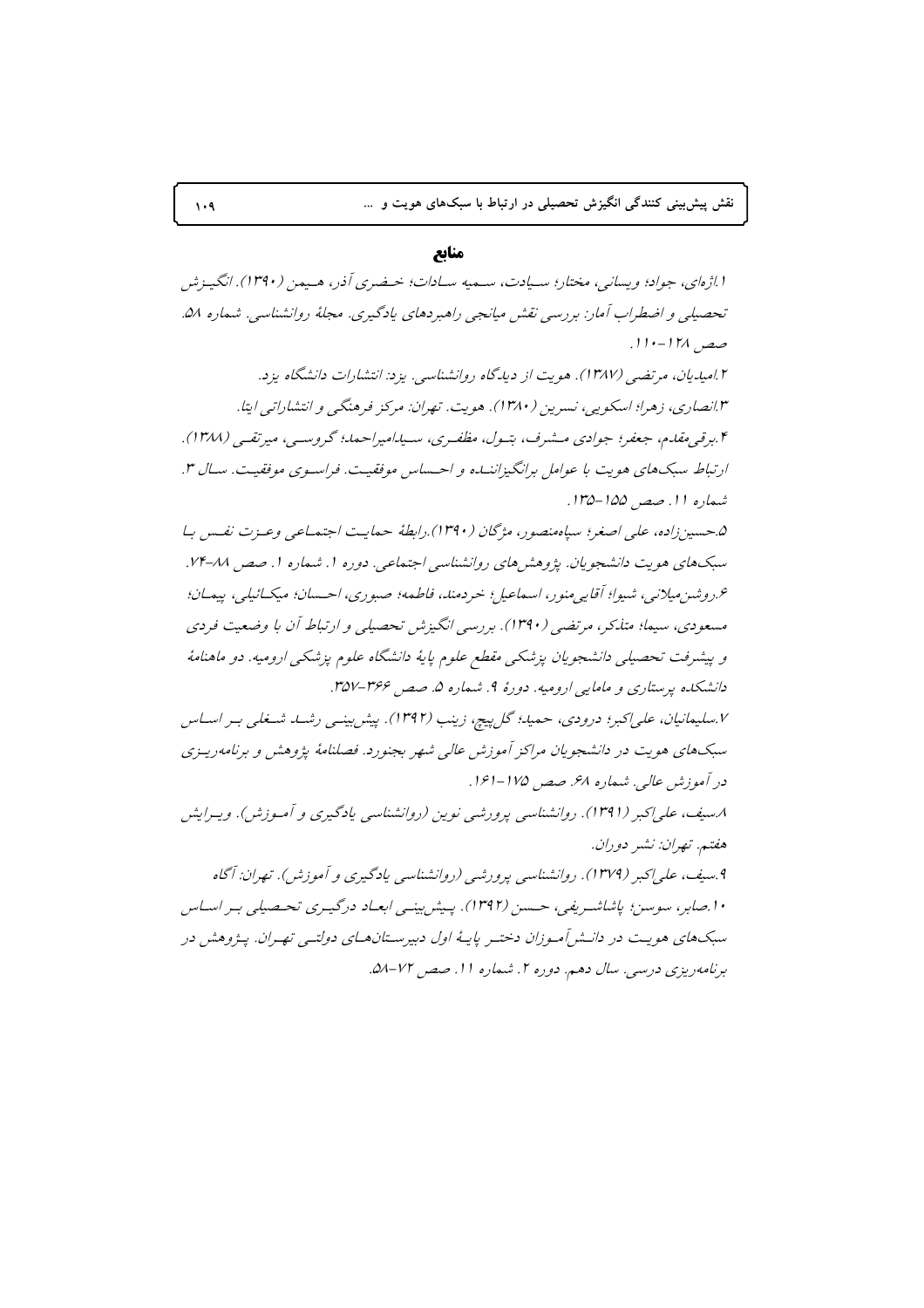ا ا صفري، يحيي؛ كرمه متسين، بهيزاد؛ قيره تبيه، أمنيه؛ رضيايه، منبصور (١٣٩١). تيأثير أميوزش راهبر دهای فراشناخت بر میزان آگاهی های فراشناختی دانشجویان دانشکدهٔ بهداشت دانشگاه علوم پزشکی کرمانشاه. مجله آموزش در علوم پزشکی. دوره ۱۲. شماره ۵. صص ۳۶۳-۳۵۶. ۱۲.طباطبايي، نفيسه؛ طباطبايي، سيا.شهاب الدين؛ كاكايي، يز دان؛ محملهي آر بيا؛ عليرضيا (١٣٩٠). رابطهٔ سبکهای هویت و مسئولیت پذیری با پیشرفت تحصیلی نوجوانـان ۱۵ تــا ۱۸ سـالهٔ شــهر تهران. فصلنامهٔ علمی پژوهشی رفاه اجتماعی. سال ۱۲. شماره ۴۴. صص ۴۲-۲۳. ۱۳.عشورنژاد، فاطعه (۱۳۹۲). اثر بخشهر أميوزش راهبردهياي فراشه ناختبي بير انگييزهٔ پيشيرفت دانشر أمو زان، فصلنامهٔ روانشناسی کاربر دی. سال ۷. شهارهٔ ۳. صصر ۱۱۶–۱۰۳. ۱۴.عطار خامنه، فاطمه؛ سه بف، عليه إكبير (۱۳۸۸). تيأثير أميوزش راهيد دهياي پيادگيري مطالعيهٔ فراشناختبی بر انگیزش و پیشرفت تحصیلی دانش آموزان. مطالعیات روانهشناسی تربیتی. دوره ۲،  $QV - VF$ ، شمار ه  $P$ ۱۵.کشاورزی ارشدی، فرناز (۱۳۸۸). تأثیر سبک هـویتی و هـوش هیجـانی در پـیش بینـی انگیـزهٔ پیشرفت عملکرد تحصیلی دانشجویان کارشناسی ارشد. فصلنامه اندیشه و رفتار. شماره ۱۳. صص  $rr-\Omega$ ۱۶.کیمیایی، علی؛ غرب، سمیه (۱۳۸۸). رابطهٔ مین راهبردهای پیادگیری و سبکهبای استاد در دانشرآموزان، مجله علوم رفتاري. دوره ۳. شماره۴. صص ۱۰۴-۹۹. ١٧.مرزيه، افسانه؛ اژهاي، جواد؛ حجازي، الهه؛ قاضي طباطبايي، سـيدمعمود (١٣٩٢). رابطـهُ ابعـاد سبک تدریس ادراک شده، انگیزش خودمختار و خلاقیت: ارائهٔ میدل خلاقیت بیر اسیاس نظریهٔ خودتعيين گري، مجله روانشناسي، سال ١٧، شماره ۴، صص ٣٦٢-٣٥٠. ۱۸.محمایی درویش بقال، ناهیا؛ حاتمه ، حمهاررضا؛ احسای، حسین؛ اسپازاده، حسین (۱۳۹۲). بررسبي تـأثير أمـوزش راهبردهـاي خـودتنظيمي (شـناختي و فراشـناختي) باورهـاي انگيزشـي دانشر آموزان دبیرستان، فصلنامه روانشناسی تربیتی، سال ۹، شماره ۲۷، صص ۶۸-۴۹.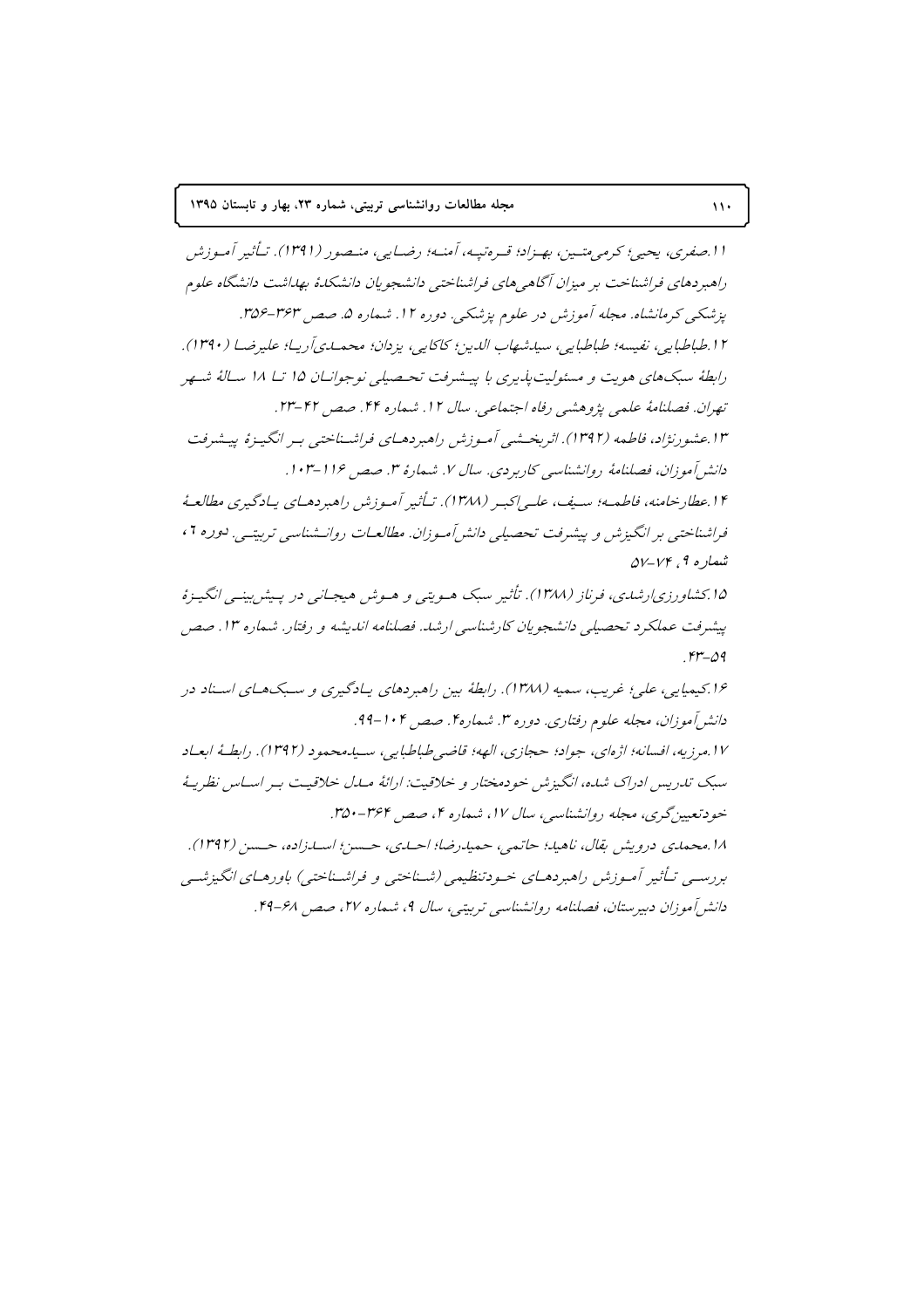14. نصرتي، محمد صالح؛ مظاهري، محمدعلي؛ حيدري، محمود (١٣٨۵) . بررسي تحـولي رابطـهُ پایگاههای، هویت با میزان دلبستگی ایمن پسران نوجوان (۱۴،۱۶،۱۴) ساله به والدین و همسالان، فصلنامه خانواده يژوهي، سال دوم، شماره ه، صصر ٥٣-٣۶.

*20.Berzonsky, M.D. (*2008*). Identity style, Parental authority and* 

*Identity commitment, Journal of Youth and Adolescence,133,303-320 21.Bembenutty, H.(2008).Self-regulation of learning and academic delay of gratification, gender and ethnic, differences among college students, journal of advanced academic, v18, pp586-616.* 

*22.Chen,K.C.,& Jang,S.J.(2010). Motivation in online learning: Testing a model of selfdetermination theory. Journal of Computers in Human Behavior,26, 741–752.*

*23.Clark,M.H.,& Schroth,C.A.(2010). Examining relationships between academic motivation and personality among college students. Journal of Learning and Individual Differences,20, 19–24.* 

*24.Deci,E.L.,& Ryan,R.M. (2012).Motivation,personality and development within embedded social contexts:An overview of self – determination theory.In R.M.Ryan(Ed),Oxford handbook of human motivation.(PP.85-107).Oxford,UK: Oxford University Press.* 

*25.Deci, E. L., & Ryan, R. M. (2000). Self-determination theory and the facilitation of intrinsic motivation, social development,and well being. American Psychologist, 55, 68–78.*

*26.Fortier, M. S., Vallerand, R. J.,& Guay, F.(1995). Academic motivation and school performance: Toward a structural model. Journal of Contemporary Educational* 

*Psychology, 20, 257–274.*

*27.Kocak, R., & Boyaci, M. (2010). The predictive role of basic ability levels and metacognitive strategies of students on their academic success. Jornal of Procedia Social and Behavioral Sciences, 2, 769- 772* 

*28.Lee,J,Q.,McInerney,D,M.,Liem,G,A,D.,& Ortiga,Y,P.(2010). The relationship between futuregoals and achievement goal orientations: An intrinsic–extrinsic motivation perspective. Journal of Contemporary Educational Psychology,30, 1-16*